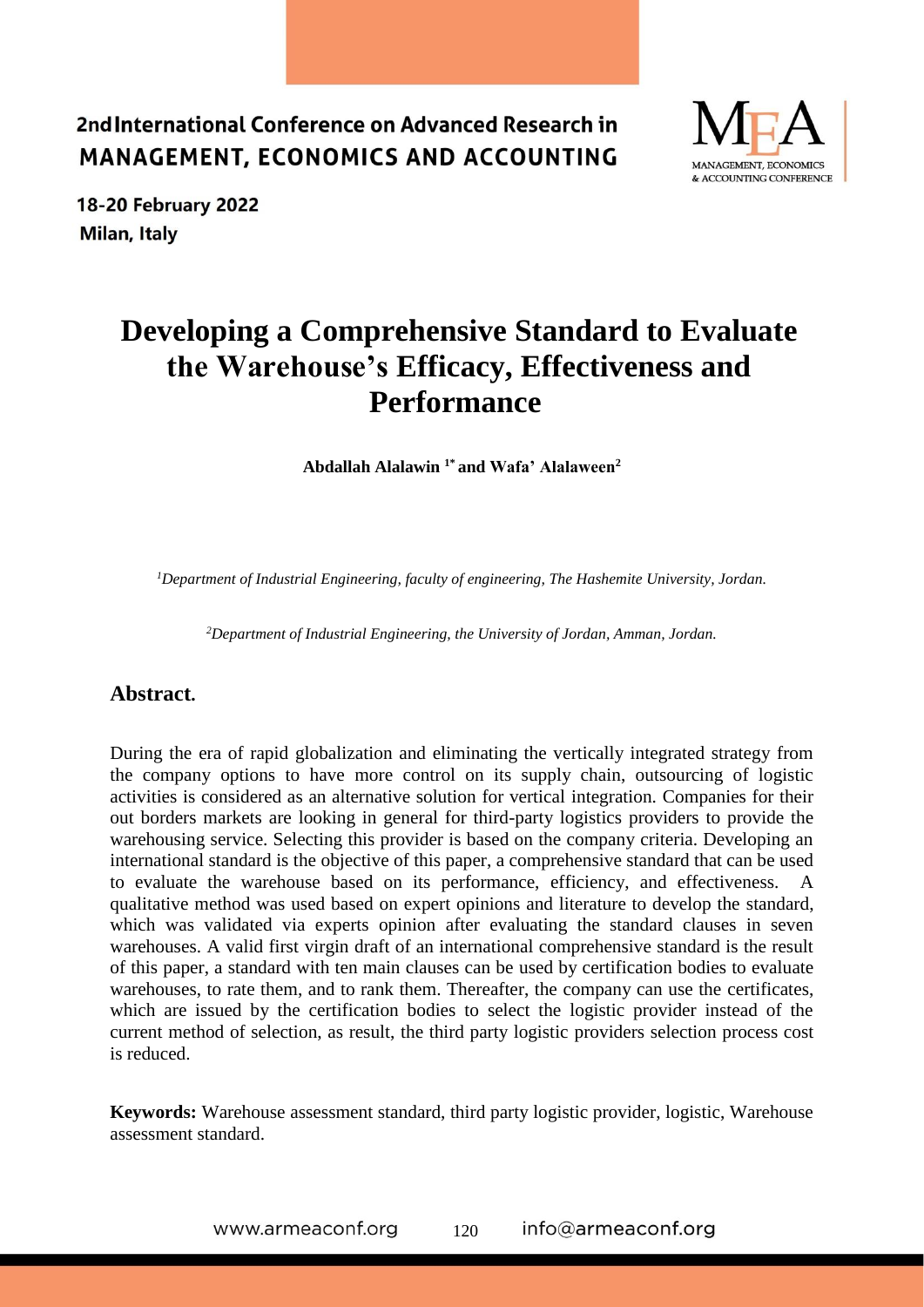

## 18-20 February 2022 Milan, Italy

## **1. Introduction**

Companies before globalization invested more to control their supply chain by owning their suppliers and distributors, this strategy is called vertical integration. Such a strategy is considered to be expensive and it does not allow companies to focus on their core business (Mangan & Lalwani, 2016). The alternative solution of this strategy is the supply chain management, which focuses on the collaboration between the suppliers to control the supply chain network, and to achieve the same objectives of the vertical integration without a need to own the suppliers and distributors. Thus, companies can focus more on their main businesses (Asian et al., 2019). These days more than 77% of manufactures in the United State outsourced their logistics activities, such a number has been increased more and more (AlAlaween et al., 2021). Utilization of the supply chain management strategy requests a very carefully selecting process for their partners including third-party logistics providers. The dilemma of selecting these parties, especially the warehousing providers, is the focus of this paper. In general, outsourcing of warehousing activities has several advantages regarding costs, performance, flexibility, and quality (Liu & Lai, 2016; Mardani et al., 2016). This paper aims to develop a comprehensive standard that consists of the criteria that need to be used to evaluate the warehouses' performance, efficiency, cost, and effectiveness. Such an evaluation process can be done by an accredited certification body based on ISO 17021-1:2015 (Arcuri, 2013). The importance of this standard is to reduce the selection process cost, and the number of visits required for the evaluation since it will be done by a certification body, not by companies, so it is a one or two visits annually.

## **2. Literature Review**

Evaluating the third party logistic providers is considered to be a multi-criteria decision making problem (AlAlaween et al., 2021; Evangelista et al., 2018; Goepel & Performance, 2019; Mardani et al., 2018; Roy et al., 2019). Many qualitative and quantitative approaches are used to evaluate warehouses. Some of these approaches are linear weighting and Analytic Hierarchy Process, which were used to assess the performance of third party (Evangelista et al., 2018; Jung, 2017; Raut et al., 2018; Soheilirad et al., 2018). In addition, the Analytical Network Process was used to rank third parties (Jharkharia & Shankar, 2007). Mathematical programming paradigms, Fuzzy Logic and Data Envelopment Analysis have been also employed for the third parties assessment (Bajec & Tuljak-Suban, 2019; Ecer, 2018; Rashidi & Cullinane, 2019; Raut et al., 2019; Singh, Gunasekaran, et al., 2018; Yadav et al., 2020). Generally, all previous methods have their strengths and limitations. Some of the previous approaches are integrated to assess the third party such as the integration of rule-based reasoning and compromise programming models (Işıklar et al., 2007), the integration of analytical Network Process with Fuzzy Logic (Efendigil et al., 2008), and the integration Fuzzy Analytic Hierarchy Process approach and TOPSIS (Singh et al., 2012). The majority of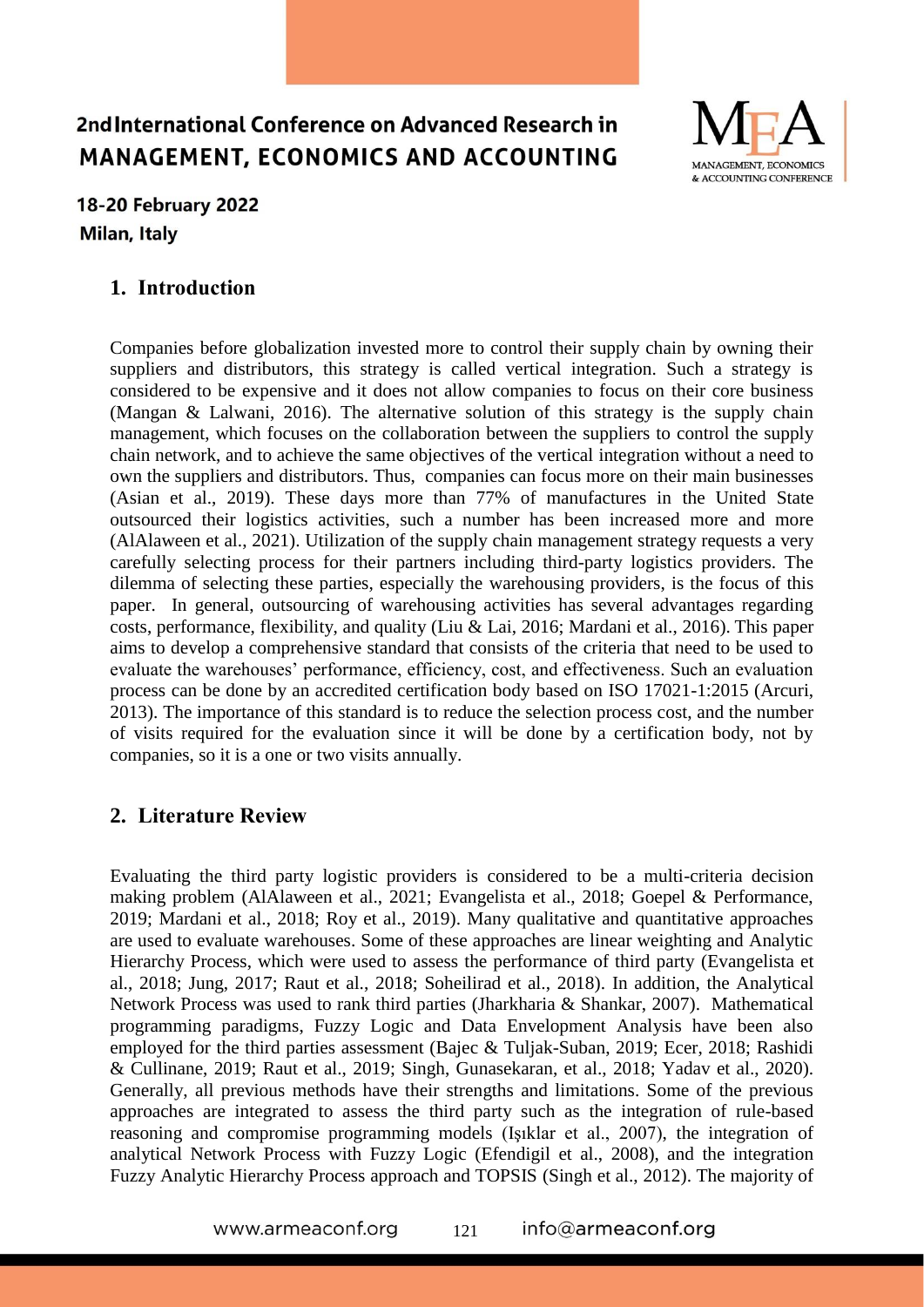

## 18-20 February 2022 Milan, Italy

the research papers have focused on assessing third parties, but none has been devoted to developing comprehensive criteria to assess warehouses. Therefore, a comprehensive warehouse assessment standard is proposed in this paper. On the second side, after checking the website of all the international standardization bodies, there are no international standards developed before to evaluate the warehouses, but there are some non-comprehensive checklists devolved before such as a checklist developed to measure the warehouse processes (Richards, 2017).

## **3. Model**

The model that represents the frame of the standard consists of 10 criteria, which were collected by using the Nominal Group Technique to make a brain storming to identify the criteria which have an impact on a warehouse performance. The ideas generated were classified by using Affinity Diagram. The result is shown in the Ishikawa Diagram presented in Figure 1. The standard was then written by combining the literature and the experts' opinions to identify the requirements of the standard, where 110 main requirements were identified with 490 sub-requirements, as shown in Appendix A. These requirements were classified based on its mandatory to three categories: requirements shall be achieved and contain the word "shall"; requirements are recommended to be achieved and contain the word "should", and requirements can be achieved or left and contain the word "can".

**Facilities:** The first criterion relates to facilities where goods are stored. It is the building(s) of the warehouse. Such a criterion plays a significant role in the logistic activities and the performance of the warehouse. Some critical strategic decisions that need to be taken by the company relate to (1) the number of warehouses, (2) the location of these warehouses, (3) the layout design,(4) work environment and conditions, and (5) the security system. These five points have a direct effect on the performance, effectiveness, efficacy, and cost of the warehouse based on the literature and the expert opinions in this field. Thus, these points are considered as sub-criteria for the Facilities creation (Singh, Chaudhary, et al., 2018). In total there are 35 main requirements company has to achieve, these requirements are divided into five sub-criteria and their focus are as follows:

- Location Selection: The standard focuses on how the organization prepared a study to select its location(s); the criteria that are considered to select the location(s); and if this study can be considered as evidence that the company selected the best location, which can lead to the best performance of the warehouse, the most effective and efficient warehouse, with the lowest cost of the warehouse. In addition, continuous improvement is considered by the standard, to improve the selected location if there is a need to.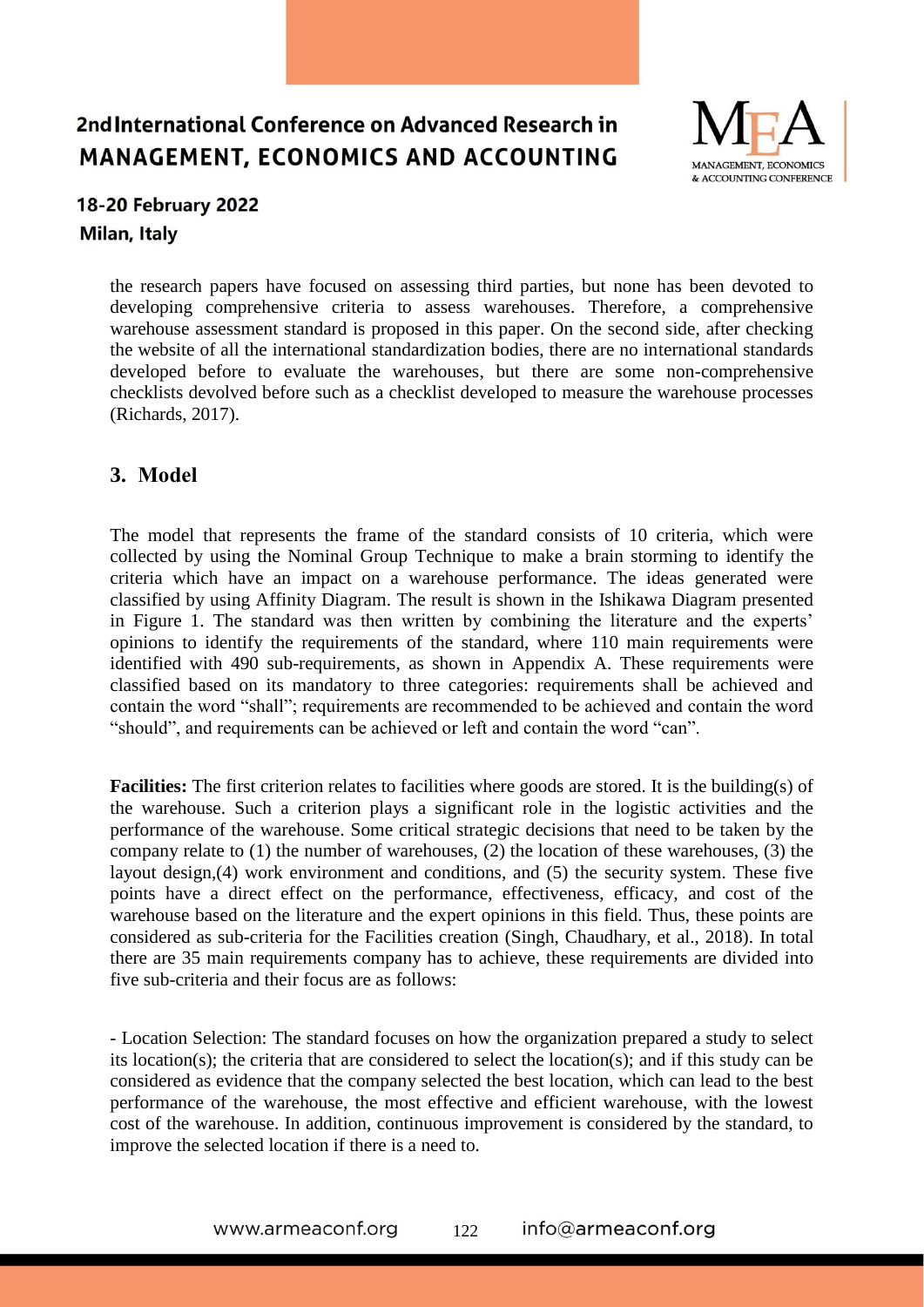

## **18-20 February 2022** Milan, Italy

- Number of locations: The number of the warehouse is another sub-criterion considered by the standard by asking the company to decide this number based on a documented study to find the optimal/best number of warehouses.

- Layout: The optimal or the best design of the layout is one of the standard requirements, company normally started by determining the spaces required for activities to design its warehouse.

- Work conditions: Temperature, humidity, illumination, ventilation, noise, vibration, work time, work breaks, workplace, and occupational healthcare are some of the standards that a company needs to consider for the stored products employees. It is worth mentioning that such conditions may change from one department to another based on the product family.

- Security: A sufficient monitoring system for the internal and external areas is considered in the standard. It aims to have adequate stock protected from theft and pilferage.



Figure 1 Ishikawa Diagram for the causes of a good warehouse performance

**Material Handling Equipment:** The second criterion that has an effect on the performance, effectiveness, efficacy, and cost of the warehouse is the Material handling equipment. Generally, material handling does not add value to the product but, in general, it increases the manufacturing cost by about 25% (Venkataraman & Pinto, 2016). Material handling equipment includes all the devices or equipment which are used to store, move, protect or identify the product (Kay, 2012). The standard asks the company to have a documented study to explain how the material handling system is designed to achieve the best performance with the minimum cost, and reduce repetitive work. In total, there are 14 requirements the company has to provide evidence for their achievements.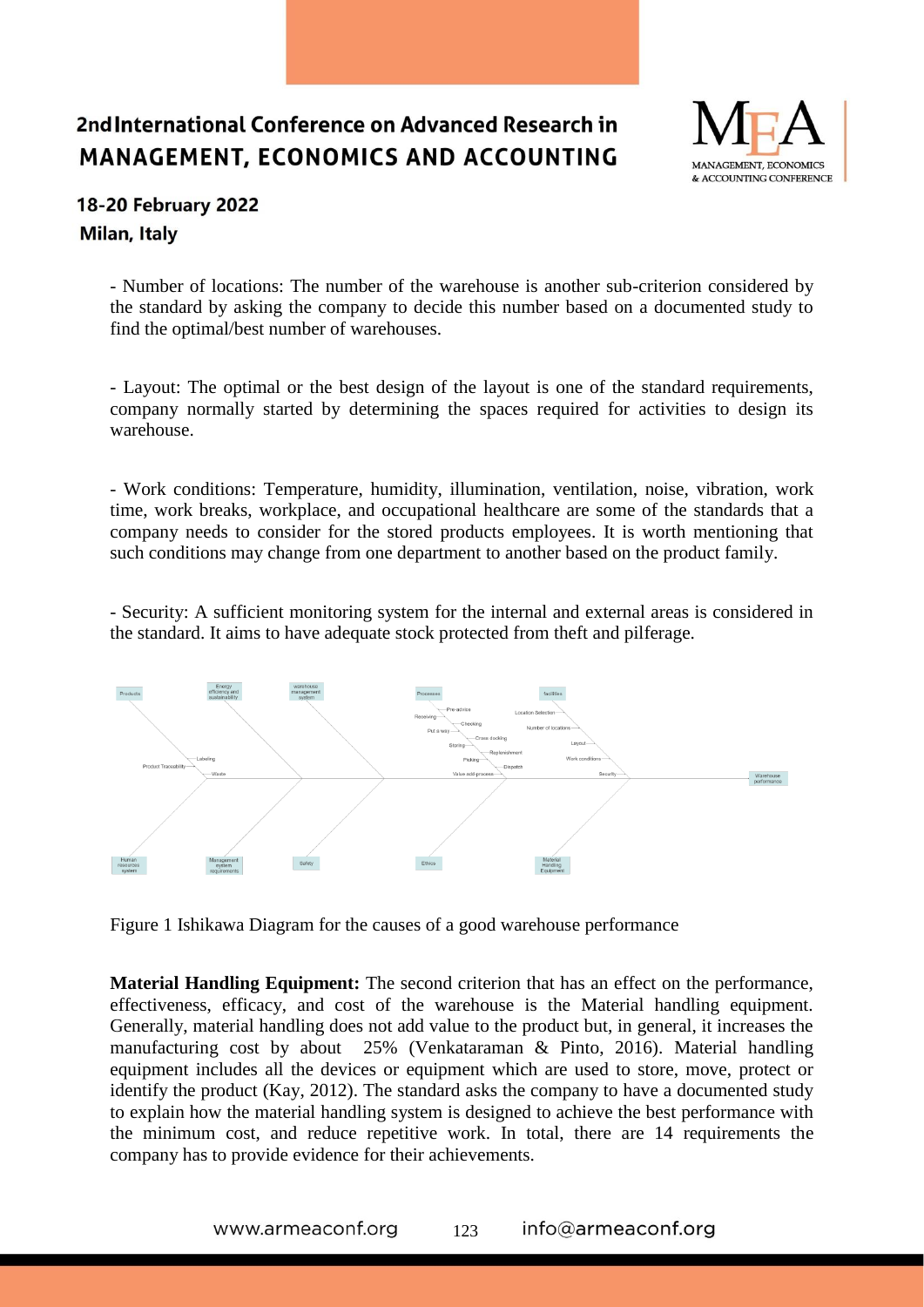

## **18-20 February 2022** Milan, Italy

**Products:** The core issue for any company is its products as all the company's activities are done to deliver the product to the consumers in a direct or indirect way. Thus, 7 main requirements are identified in the standard related to this criterion. Such requirements are classified under three main clauses: a labeling system, traceability of the product, and material waste management.

**Processes:** Warehouse processes are the activities that are performed in a warehouse to receive, store and deliver products. So processes criterion is considered in the standard. There are 11 processes need to be considered: (1) Pre-advice relates to the agreement or communication to inform the supplier of their requirements (e.g. size and type of delivery vehicle); (2) Receiving focus on the inbound processes and their instructions, unloading process, etc.; (3) Checking relates to managing the checked products, feedback for suppliers, errors in checking method, non-conforming items, checking the stored items in sufficient frequency, and stock counting; (4) Put a way focus on the queue discipline for stock, product location, the accurate of recording stock location, stock transferred between locations, and the cube utilization of locations; (5) Cross docking focuses on how to manage products which are moving directly from the receiving area to dispatch area to send it to the customer; (6) Storing focuses on the stock accuracy, reducing the waste, minimizing damaged items, a properly designed storing system, and collapses of the storing system; (7) Replenishment relates to replenishment plan and stock shortages; (8) Picking focuses on a suitable picking system, picking processes, measuring scrap/damaged items as well as lost items during the picking processes, time for picking, efficient pick path and instructions; (9) Dispatching focus on the departure times for goods, sufficient space to lay out dispatches, load optimization, outbound pallets, the smooth flow of dispatches, and the dispatch items; (10) Value-adding focus on how the add-value process is controlled. For such a criterion, 24 requirements are requested to be achieved in the standard (Richards, 2017).

**Warehouse management system:** It is the system used to control the products inside the warehouse, and manage the flow of product and resources. It is a computer-based or paperbased system (Lee et al., 2018). Warehouse management system is considered in the standard with 3 main requirements: the capability of the warehouse management system to manage key functions, the ability to interact and integrate with other systems, and the accessibility and protection.

**Energy efficiency:** Energy has important impact on the performance of a warehouse, this is the reason behind considering it in the standard with 4 main requirements.

**Ethics :** Codes of business ethics and conduct are considered in the standard, as they can considerably impact the world economic system (Yusuph et al., 2016). Three main requirements related to fairness and respect are listed in the standard.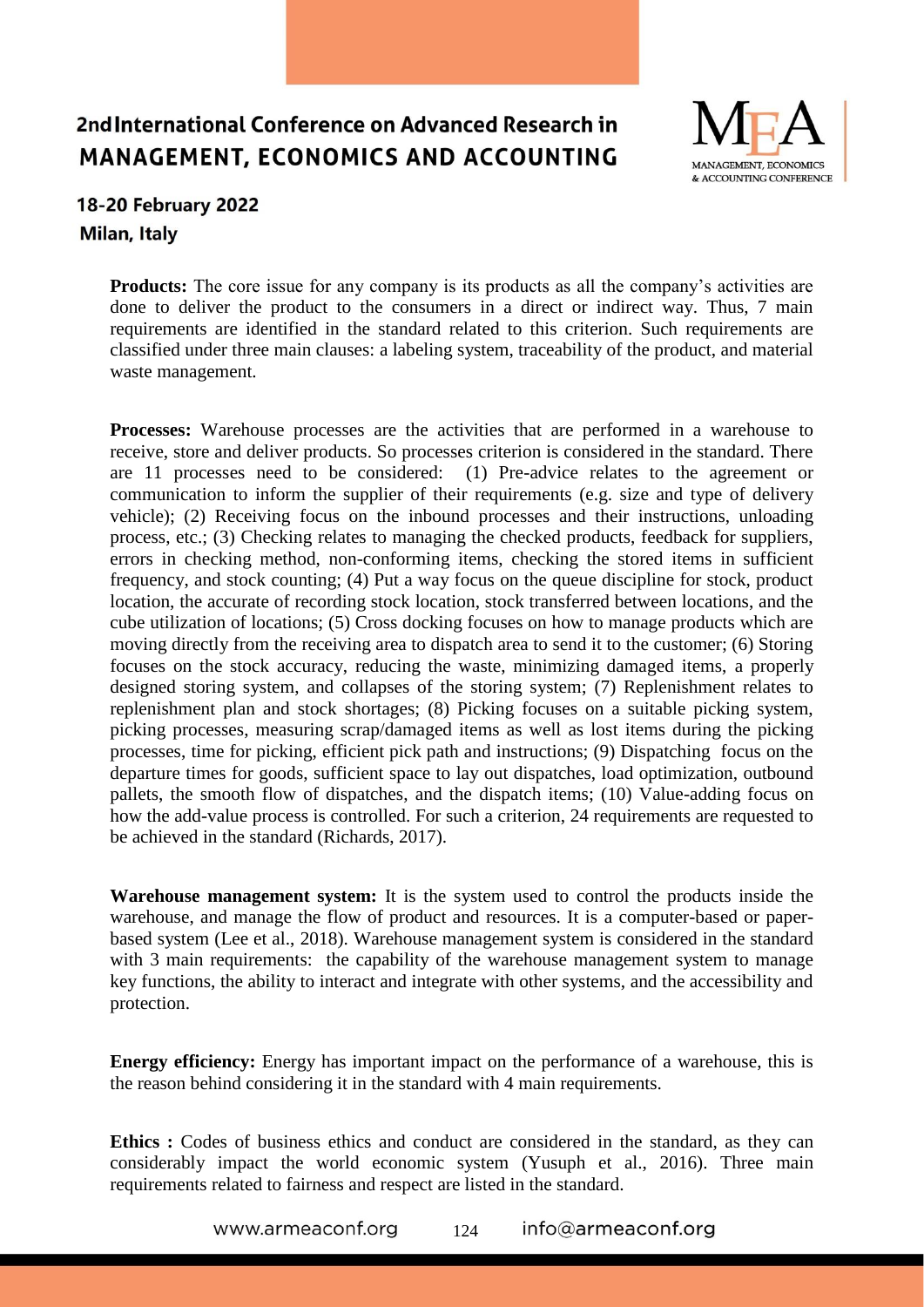

## **18-20 February 2022** Milan, Italy

**Safety:** Preparing a system to protect the employees is one of the criteria considered. Generally, the warehouses' accidents and injuries are relatively large compared to other facilities (Hofstra et al., 2018). In total there are 11 requirements related to this criterion, focused on the equipment and procedures for safety.

**Quality management system:** a quality management system is one of the main criteria of the standard; it is simply achieved by implementing ISO 9001. In addition to the ISO9001, Some key performance indicators are suggested for implementation. There are 4 main requirements with 40 suggested key performance indicators in the standard (Hinrichs & Aden, 2001).

**Human resources system:** It relates to the human resource activities including the training and the employees' skills. Four main requirements are listed in the standard related to the training, selection and the skills of employees.

## **4. DISCUSSION AND RESULTS**

In order to ensure that the developed standard is a comprehensive model, it was checked by covering all the logistic components for the right product, in the right way, in the right quantity and quality, in the right place at the right time, for the right customer and at the right cost (Mangan & Lalwani, 2016). Having a comprehensive model means that all these were covered comprehensively. Table 1 shows how they are covered by the criteria of the model.

| Criteria                 | Right          |                |                |         |                |                |                |                |  |  |  |
|--------------------------|----------------|----------------|----------------|---------|----------------|----------------|----------------|----------------|--|--|--|
|                          | Product        | Way            | Quantity       | Quality | Place          | Time           | Customer       | Cost           |  |  |  |
| Facility                 |                | W <sub>1</sub> | Q <sub>1</sub> | U1      | L1             | T1             |                | O <sub>1</sub> |  |  |  |
| <b>Material Handling</b> | P <sub>1</sub> | W <sub>2</sub> |                | U1      | L2             | T <sub>2</sub> |                | O <sub>2</sub> |  |  |  |
| Product                  | P <sub>2</sub> |                |                | U1      |                |                | C <sub>1</sub> |                |  |  |  |
| Processes                | P <sub>3</sub> | W3             | Q2             | U1      | L <sub>3</sub> | T <sub>3</sub> |                | O <sub>3</sub> |  |  |  |

Table I The Standard criteria and the 8 rights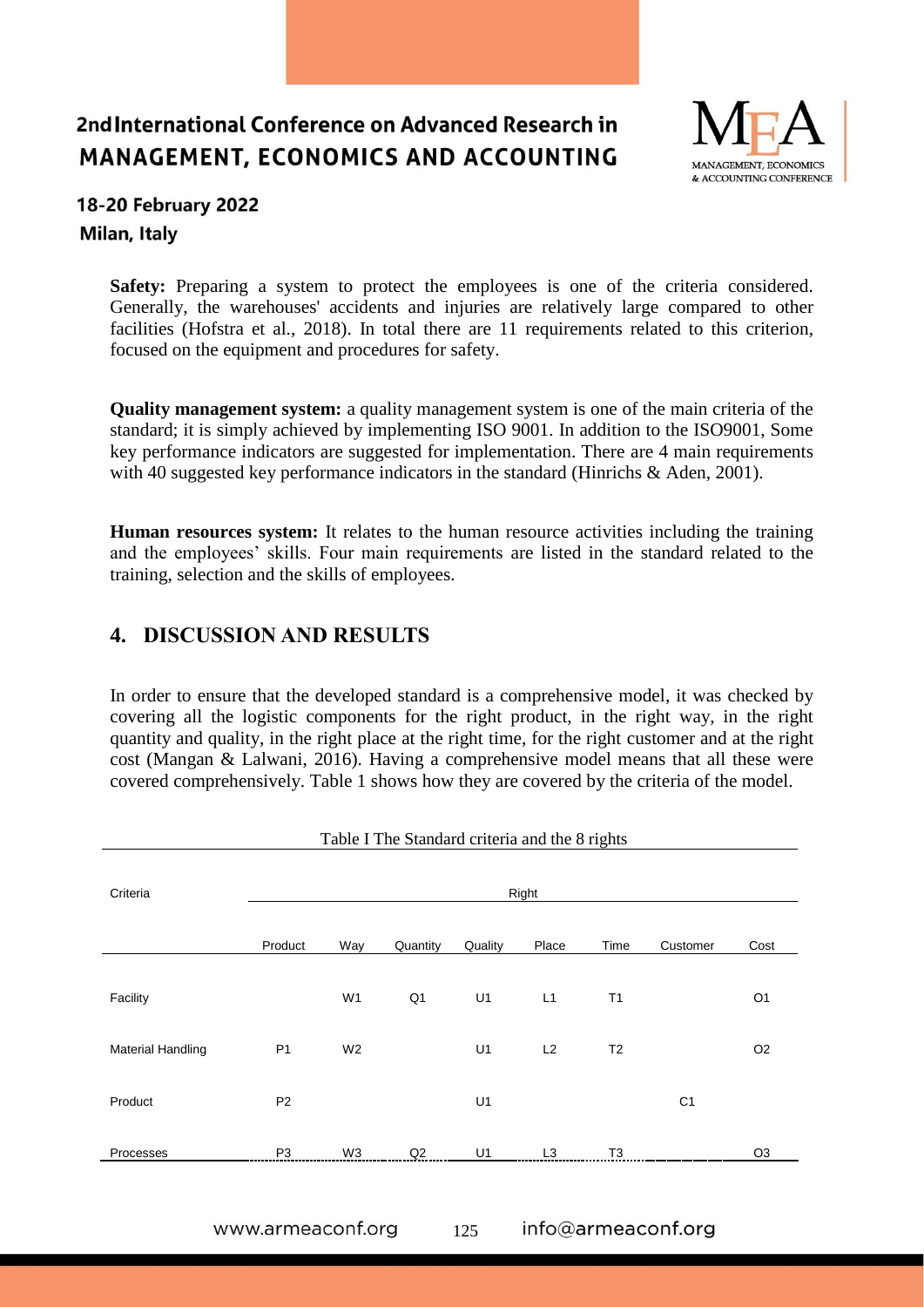

## 18-20 February 2022 Milan, Italy

| management system         | M1             | M1             | M <sub>1</sub> | M <sub>1</sub> | M1             | M1 | M1 | M <sub>1</sub> |
|---------------------------|----------------|----------------|----------------|----------------|----------------|----|----|----------------|
| Energy efficiency         |                | W4             |                | U1             |                |    |    |                |
| Ethics                    |                | W <sub>5</sub> |                | U1             |                |    |    |                |
| Safety                    |                | W <sub>6</sub> |                | U1             |                |    |    |                |
| <b>Quality management</b> | M <sub>1</sub> | M <sub>1</sub> | M <sub>1</sub> | M <sub>1</sub> | M <sub>1</sub> | M1 | M1 | M <sub>1</sub> |
| Human resources           | P <sub>4</sub> |                |                | U1             |                |    |    |                |

**Right product:** the standard requirements are designed to cover the following points which are mentioned in Table 1 as evidences that the standard is comprehensive. **P1:** The Design of the material handling system has a significant contribution to select the right product, for example, the identification equipment such as RFID is used to identify the correct product. **P2:** Labeling and Traceability systems are mentioned on the standard to achieve the target which is the right product. **P3:** Some processes such as the picking and dispatch processes have the responsibility to deliver the right product. **P4:** Training and experience of employees have a direct relationship with the right product, because the error decreases by training and experience.

**Right way:** The standard requirements are designed to cover the following points which are mentioned in Table 1 evidences that the standard is comprehensive. **W1:** The way of how the layout is designed or how the departments and sections are located and arranged inside the facility, be prepared by using a way or method to achieve the best arrangement based on minimizing the cost, movement, or any other important factor. **W2:** Selecting the material handling equipment is one of the ways to achieve the right way to deal with the product. **W3:** All processes inside the warehouse shall be designed and selected to achieve the right way. **W4:** The methods and equipment, which are used inside the warehouse, shall be right in a way to save energy and reduce energy waste, in addition, the sustainability requirement is also evidence for right way**. W5:** ethical activities are also evidence of the right way. **W6:** Having safety equipment and preparing processes in a safe way is evidence for the right way.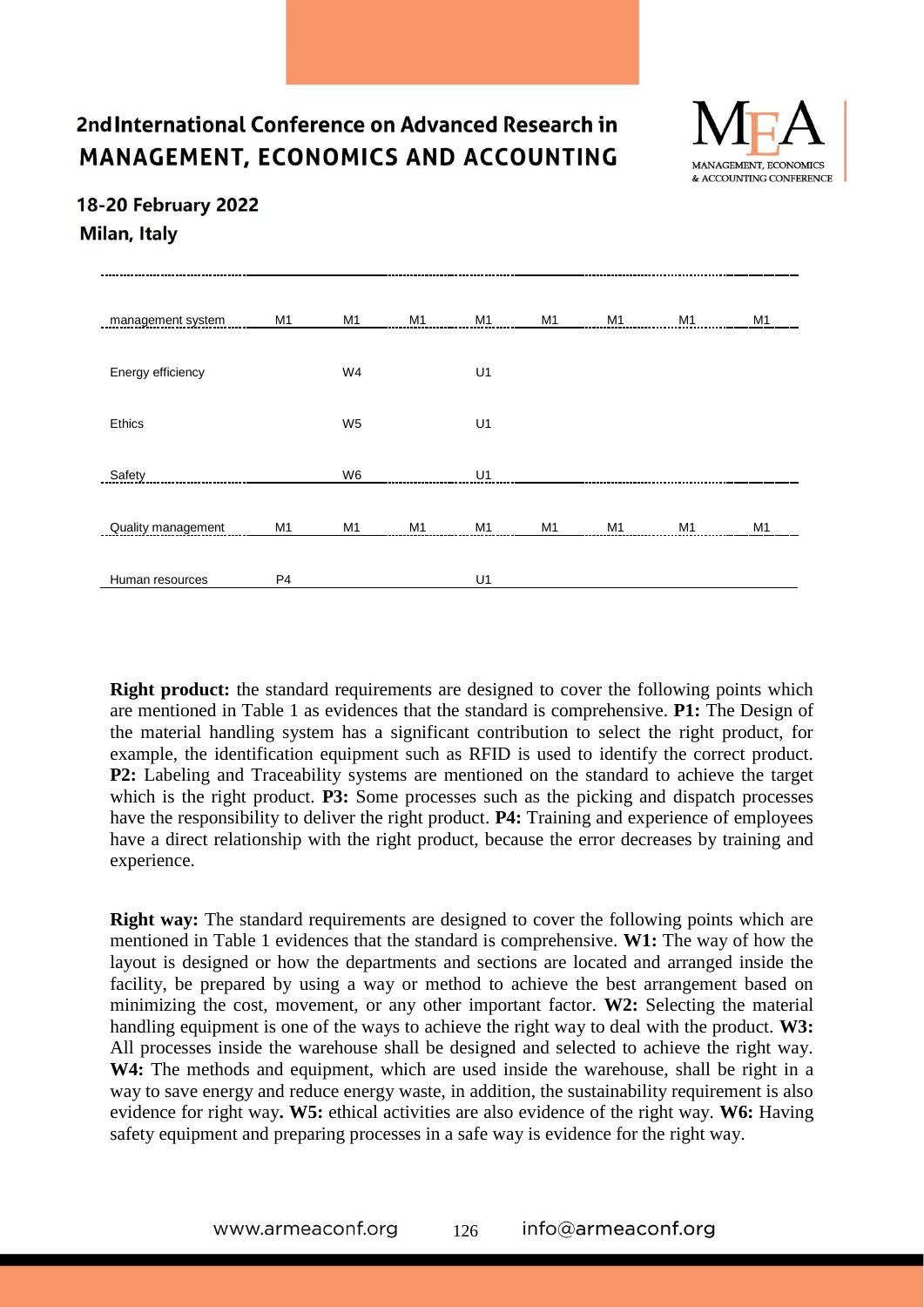

## **18-20 February 2022** Milan, Italy

**Right quantity:** The standard requirements are designed to cover the following points which are mentioned in Table 1 as evidences that the standard is comprehensive. **Q1:** The requested space for the warehouse activates is one of the quantities that need to be considered to achieve the right quantity. **Q2:** Process requirements are designed to achieve the right quantity, for example, the checking process and replenishment process.

**Right quality:** U1: Right quality shall be in every activity and every issue inside the warehouse, so all the criteria shall be designed to focus on quality. For example, continuous improvement is one of the quality elements which is covered be the warehouse location(s) by asking the company to periodically check if the selected location(s) is still the best one. The quality of the workplace is one of the points which have to measure when the standard was developed. The company has to identify the work conditions of a warehouse. The reputation of the company is one of the evidence of the right quality which can be achieved by ethical behavior.

**Right place: L1:** Warehouse/facility location is one of the ways to achieve the right place, where company shall search for the best location for the warehouse based on some criteria which should be developed based on the priority of the company and the product(s). **L2:** Material handling equipment and especially the storage equipment is good evidence for the right place because selecting the right storage system can lead to the right place. **L3:** Processes inside the warehouse have a good contribution to support the right place, for example, selecting the place of unloading and checking processes.

**Right time: T1:** The location of a warehouse is one of the factors which represent the right time, such as the distance between the customer and the location of the warehouse. **T2:** Selecting the right material handling equipment can lead to the right time, for example unloading the vehicles by forklift or by workers. **T3:** designing the warehouse processes will lead to an increase or decrease in the warehouse process time. Company shall consider this point when the processes are designed, this is why it is added to the standard.

**Right cost: Q1:** In some cases, the company has more than one warehouse to cover its markets, the number of warehouses shall be determined based on some criteria that are developed based on the priority of the company. How many warehouses are normally determined based on the cost. The company shall achieve the right cost by minimizing the cost with the best number of warehouses and the best locations of these warehouses. **Q2:** Processes are the most contributors to the warehouse cost, this is the reason behind its impact on the warehouse cost. This means the company shall focus on the cost of the process, for example, order the products inside the warehouse based on the frequency of its movement will lead to reducing the cost.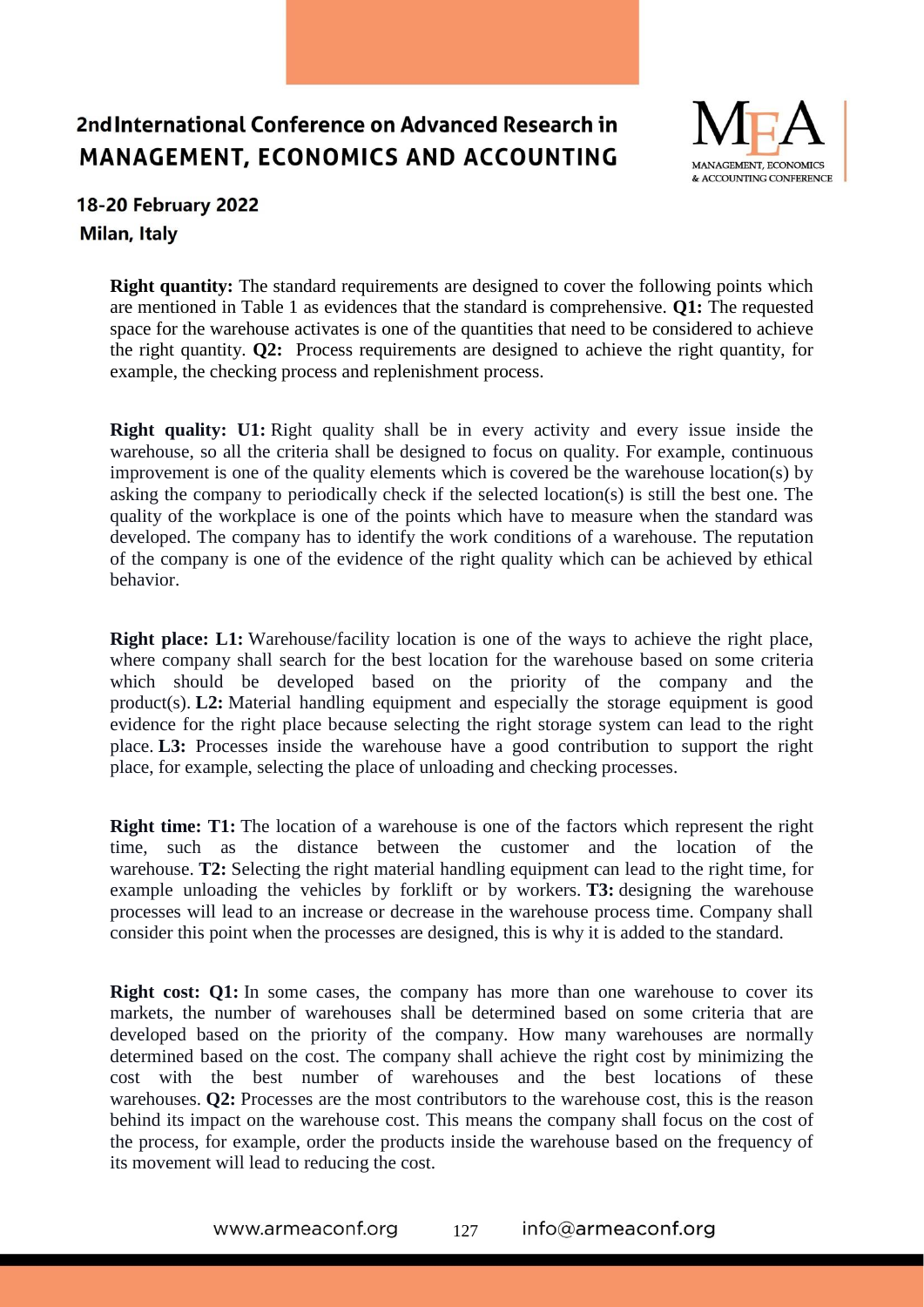

## 18-20 February 2022 Milan, Italy

**M1:** Management system and the quality management system are basically designed to have everything right. For example, the measure of the performance is to check if the thing going right. Both systems are important to have the mentioned rights.

The experts' opinions show that the standard is a comprehensive standard after interviewing them and explaining the standard relationship with the eight rights. Therefore, the importance or the priority of each criterion is identified for each product family by questionnaire distributed to more than 300 warehouses to produce a weighting matrix between the product families and the criteria. A checklist based on the standard is prepared and implemented by making an audit for seven warehouses, then a combination between the checklist results and the weighting matrix was made to rate these warhorses. The result shows that the achievement of the standard criteria is between 30 to 70%. Validate of the standard was checked by experts opinions from certification and standardization bodies; their opinions shows the ability to use the standard as a measurement instrument to measure the performance of the warehouses, and it shows the ability to identify the performance gap which can be used to improve the warehouse and its benchmark. Furthermore; by using this standard certification bodies can rank the warehouses like the number of stars for hotels, and companies, in this case, can select the third-party logistic provider based on the number of stars, for example, they can select a 5 stars warehouse.

## **5. Conclusions**

This paper aimed at identifying the criteria which can be used to measure a warehouse performance. These criteria were designed to be clauses in a comprehensive standard. The result showed that the standard can be used effectively to measure the performance, and to check the level of how much the warehouse is lean. The standard can be used to check the performance by first parties, second parties, or third parties, but it is recommended to be conducted by certification bodies to have fairer audit and to reduce the cost. After the implementation of the developed standard on several warehouses in Jordan, we found that the warehouses' performance in Jordan range from very weak to acceptable.

#### **Acknowledgment**

The authors would like to acknowledge the financial support from The Royal Academy of Engineering (UK) and Industrial Scientific Research and Development Fund-The Higher Council for Science and Technology (Jordan) under Grant IAAP18-19\82.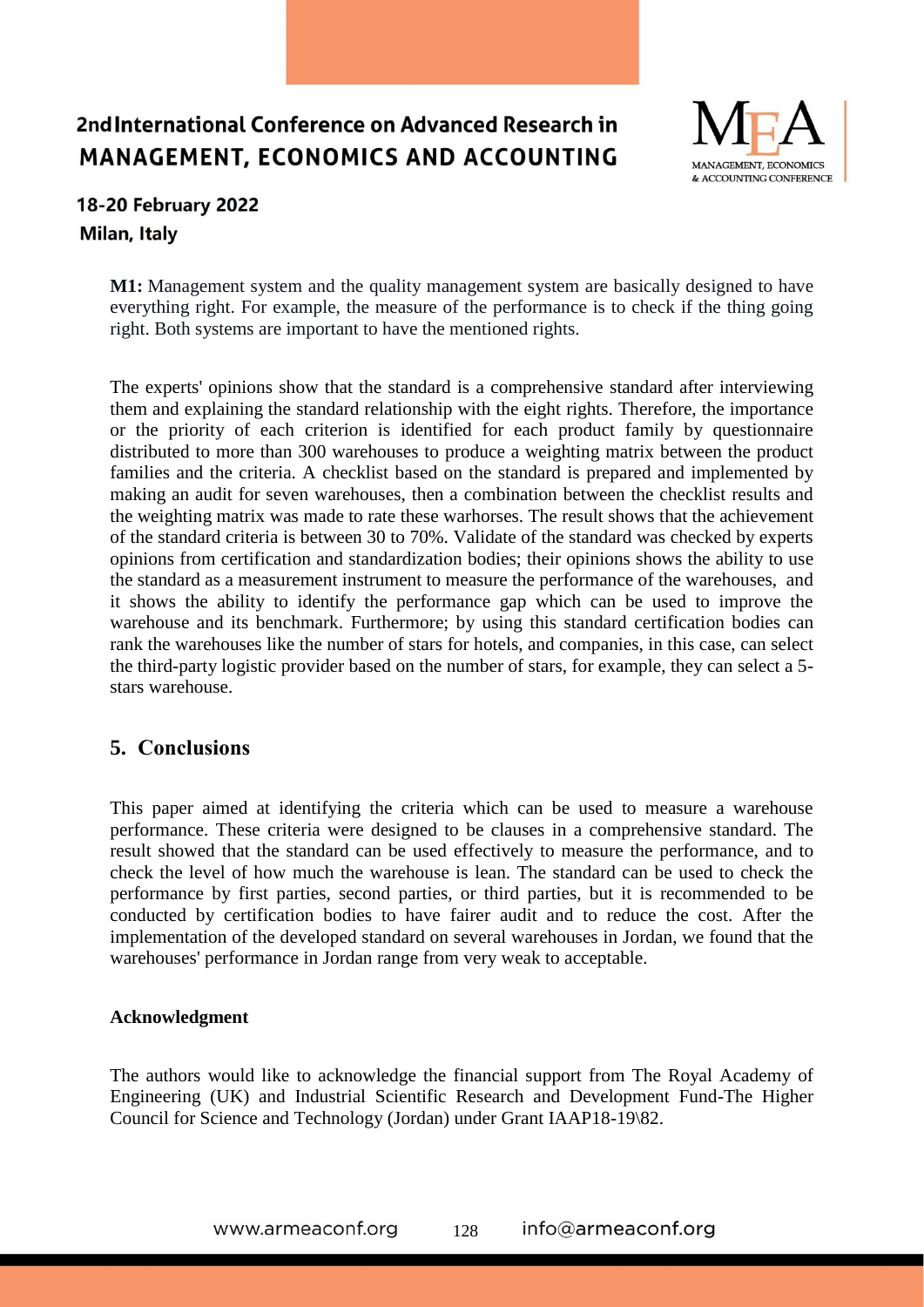

## 18-20 February 2022 Milan, Italy

#### **References**

- AlAlaween, W. H., Alalawin, A. H., Mahfouf, M., & Abdallah, O. H. (2021). A Dynamic Type-1 Fuzzy Logic System for the Development of a New Warehouse Assessment Scheme. *IEEE Access, 9*, 43611-43619.
- Arcuri, A. (2013). The TBT Agreement and private standards. In *Research handbook on the WTO and technical barriers to trade*. Edward Elgar Publishing.
- Asian, S., Pool, J. K., Nazarpour, A., & Tabaeeian, R. A. (2019). On the importance of service performance and customer satisfaction in third-party logistics selection. *Benchmarking: An International Journal, 26*(5), 1550-1564.
- Bajec, P., & Tuljak-Suban, D. (2019). An Integrated Analytic Hierarchy Process—Slack Based Measure-Data Envelopment Analysis Model for Evaluating the Efficiency of Logistics Service Providers Considering Undesirable Performance Criteria. *Sustainability, 11*(8), 2330.
- Ecer, F. (2018). Third-party logistics (3PLs) provider selection via Fuzzy AHP and EDAS integrated model. *Technological and Economic Development of Economy, 24*(2), 615– 634-615–634.
- Efendigil, T., Önüt, S., & Kongar, E. (2008). A holistic approach for selecting a third-party reverse logistics provider in the presence of vagueness. *Computers & Industrial Engineering, 54*(2), 269-287.
- Evangelista, P., Santoro, L., & Thomas, A. (2018). Environmental sustainability in third-party logistics service providers: A systematic literature review from 2000–2016. *Sustainability, 10*(5), 1627.
- Goepel, K. D., & Performance, B. (2019). Comparison of Judgment Scales of the Analytical Hierarchy Process-A New Approach. *International Journal of Information Technology and Decision Making, 18*(2), 445-463.
- Hinrichs, H., & Aden, T. (2001). An ISO 9001: 2000 Compliant Quality Management System for Data Integration in Data Warehouse Systems. DMDW,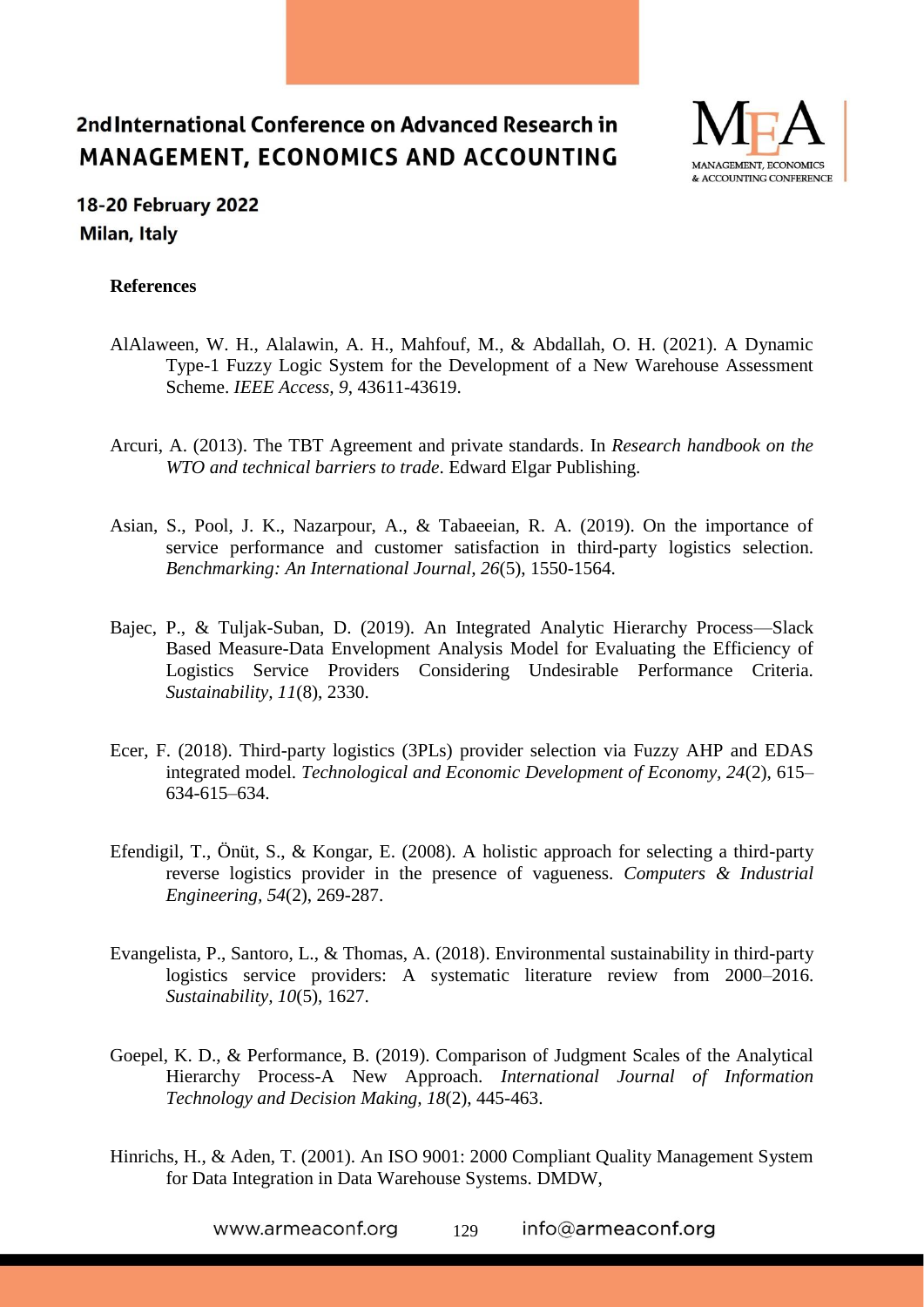

18-20 February 2022 Milan, Italy

- Hofstra, N., Petkova, B., Dullaert, W., Reniers, G., & De Leeuw, S. (2018). Assessing and facilitating warehouse safety. *Safety Science, 105*, 134-148.
- Işıklar, G., Alptekin, E., & Büyüközkan, G. (2007). Application of a hybrid intelligent decision support model in logistics outsourcing. *Computers & Operations Research, 34*(12), 3701-3714.
- Jharkharia, S., & Shankar, R. (2007). Selection of logistics service provider: An analytic network process (ANP) approach. *Omega, 35*(3), 274-289.
- Jung, H. (2017). Evaluation of third party logistics providers considering social sustainability. *Sustainability, 9*(5), 777.
- Kay, M. G. (2012). Material handling equipment. *Fitts Dept. of Industrial and Systems Engineering North Carolina State University, 65*.
- Lee, C., Lv, Y., Ng, K., Ho, W., & Choy, K. (2018). Design and application of Internet of things-based warehouse management system for smart logistics. *International Journal of Production Research, 56*(8), 2753-2768.
- Liu, C.-L., & Lai, P.-Y. (2016). Impact of external integration capabilities of third-party logistics providers on their financial performance. *The International Journal of Logistics Management, 27*(2), 263-283.
- Mangan, J., & Lalwani, C. (2016). *Global logistics and supply chain management*. John Wiley & Sons.
- Mardani, A., Streimikiene, D., Balezentis, T., Saman, M. Z. M., Nor, K. M., & Khoshnava, S. M. (2018). Data envelopment analysis in energy and environmental economics: an overview of the state-of-the-art and recent development trends. *Energies, 11*(8), 2002.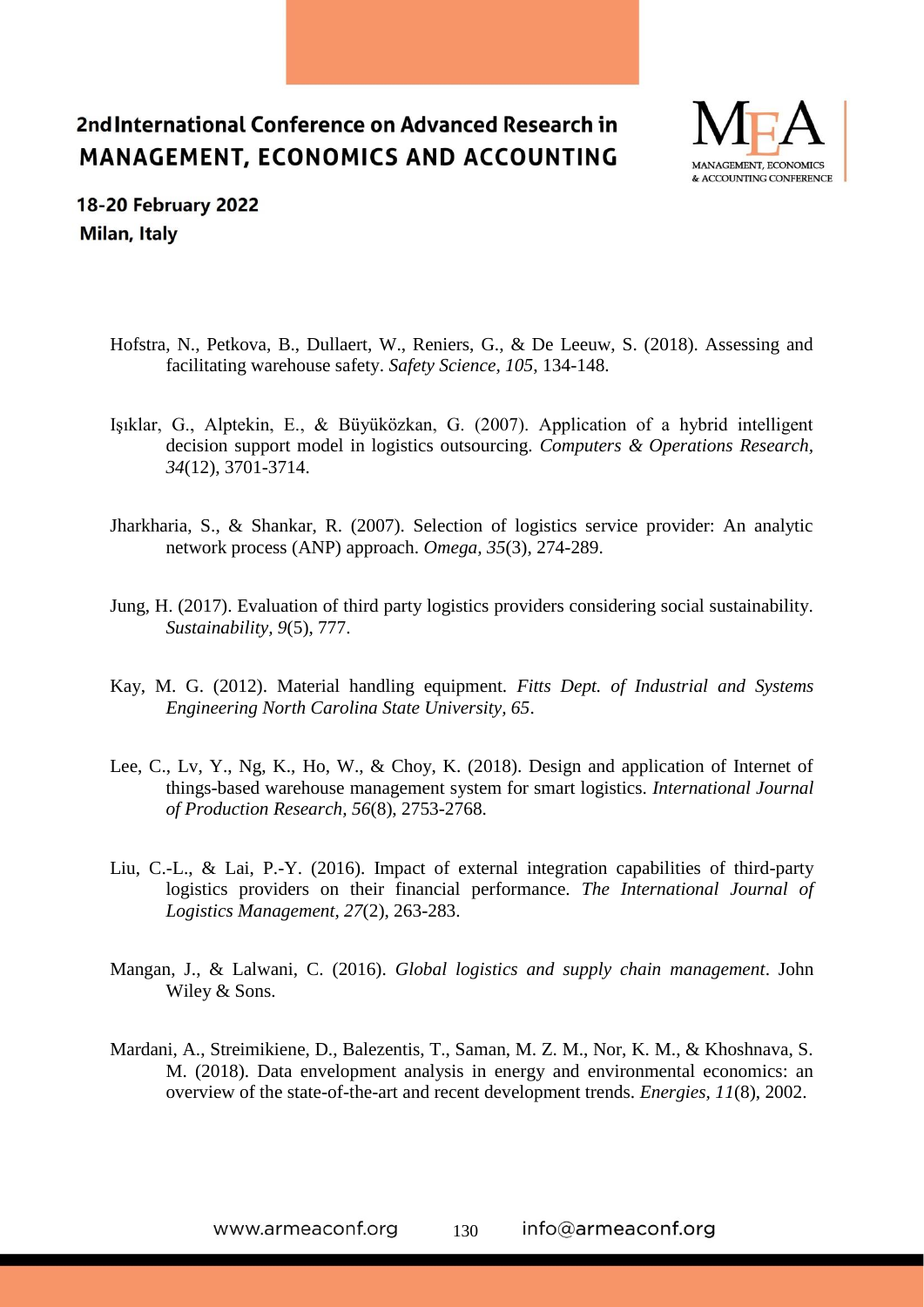

## **18-20 February 2022** Milan, Italy

- Mardani, A., Zavadskas, E. K., Khalifah, Z., Jusoh, A., & Nor, K. M. (2016). Multiple criteria decision-making techniques in transportation systems: a systematic review of the state of the art literature. *Transport, 31*(3), 359-385.
- Rashidi, K., & Cullinane, K. (2019). Evaluating the sustainability of national logistics performance using Data Envelopment Analysis. *Transport Policy, 74*, 35-46.
- Raut, R., Kharat, M., Kamble, S., & Kumar, C. S. (2018). Sustainable evaluation and selection of potential third-party logistics (3PL) providers. *Benchmarking: An International Journal*.
- Raut, R. D., Gardas, B. B., Pushkar, S., & Narkhede, B. E. (2019). Third-party logistics service providers selection and evaluation: a hybrid AHP-DEA-COPRAS-G group decision-making approach. *International Journal of Procurement Management, 12*(6), 632-651.
- Richards, G. (2017). *Warehouse management: a complete guide to improving efficiency and minimizing costs in the modern warehouse*. Kogan Page Publishers.
- Roy, J., Pamučar, D., & Kar, S. (2019). Evaluation and selection of third party logistics provider under sustainability perspectives: an interval valued fuzzy-rough approach. *Annals of Operations Research*, 1-46.
- Singh, R., Shankar, R., Kumar, P., & Singh, R. K. (2012). A fuzzy AHP and TOPSIS methodology to evaluate 3PL in a supply chain. *Journal of Modelling in Management*.
- Singh, R. K., Chaudhary, N., & Saxena, N. (2018). Selection of warehouse location for a global supply chain: A case study. *IIMB management review, 30*(4), 343-356.
- Singh, R. K., Gunasekaran, A., & Kumar, P. (2018). Third party logistics (3PL) selection for cold chain management: a fuzzy AHP and fuzzy TOPSIS approach. *Annals of Operations Research, 267*(1-2), 531-553.
- Soheilirad, S., Govindan, K., Mardani, A., Zavadskas, E. K., Nilashi, M., & Zakuan, N. (2018). Application of data envelopment analysis models in supply chain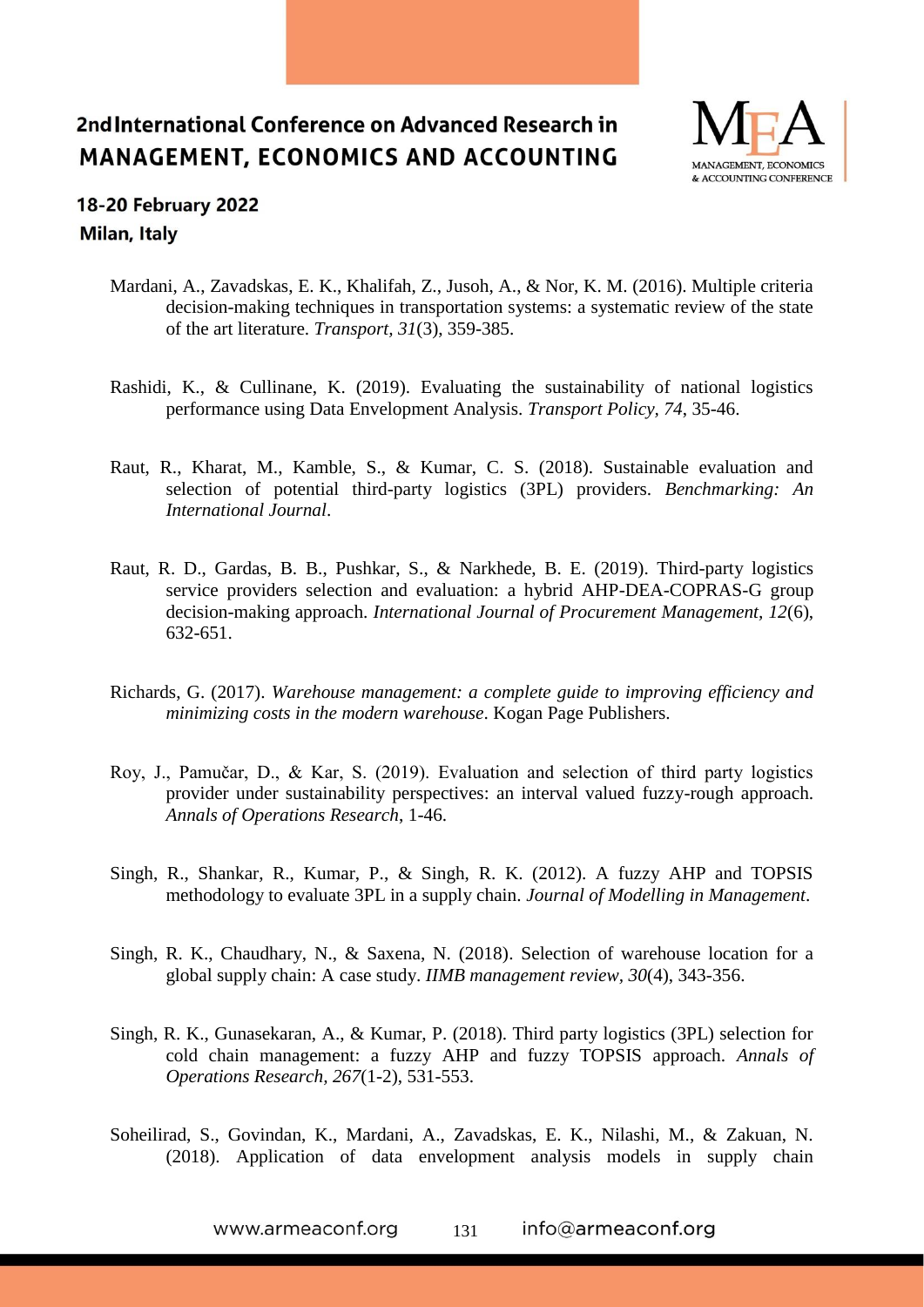

## **18-20 February 2022** Milan, Italy

management: A systematic review and meta-analysis. *Annals of Operations Research, 271*(2), 915-969.

- Venkataraman, R. R., & Pinto, J. K. (2016). *Operations management: Managing global supply chains*. Sage Publications.
- Yadav, S., Garg, D., & Luthra, S. (2020). Selection of third-party logistics services for internet of things-based agriculture supply chain management. *International Journal of Logistics Systems and Management, 35*(2), 204-230.
- Yusuph, M. L., Guohua, W., & Abeid, A. R. (2016). Code of ethics and conducts in public service: The litmus test for public administrators ethical decision making in resolving ethical dilemmas: A comparative study of Tanzania and South Africa. *IOSR Journal of Business and Management (IOSR-JBM) e-ISSN*, 79-87.

### Appendix A

**1. Requirements** 

### **1.1. General Facility Requirements**

#### 1.1.1.**Location Selection**

a) The organization shall prepare a study to select its location(s) and shall prepare and consider the criteria for this purpose. A trade-off between the different alternative locations shall be the base to select the location(s).

b) Note: Criteria that shall be included are as follows: Access to transport networks, Availability of trained labor, Transport links for staff, Use of suitable existing buildings, Availability of utilities including telecoms, Availability of finance and resources, Goods traffic flows, Proximity to ports and airports, Suppliers and manufacturing locations, Crisis issues such as flooding, Land cost, Labor costs, Transportation cost, Tax incentives, Tax structures, Financial incentives, Handling costs, Government policies, Industry regulations, Enterprise zones and construction plans, Existence of modes of transport, Telecommunication systems, Energy and water utilities, Quality and reliability of modes of transport, Existing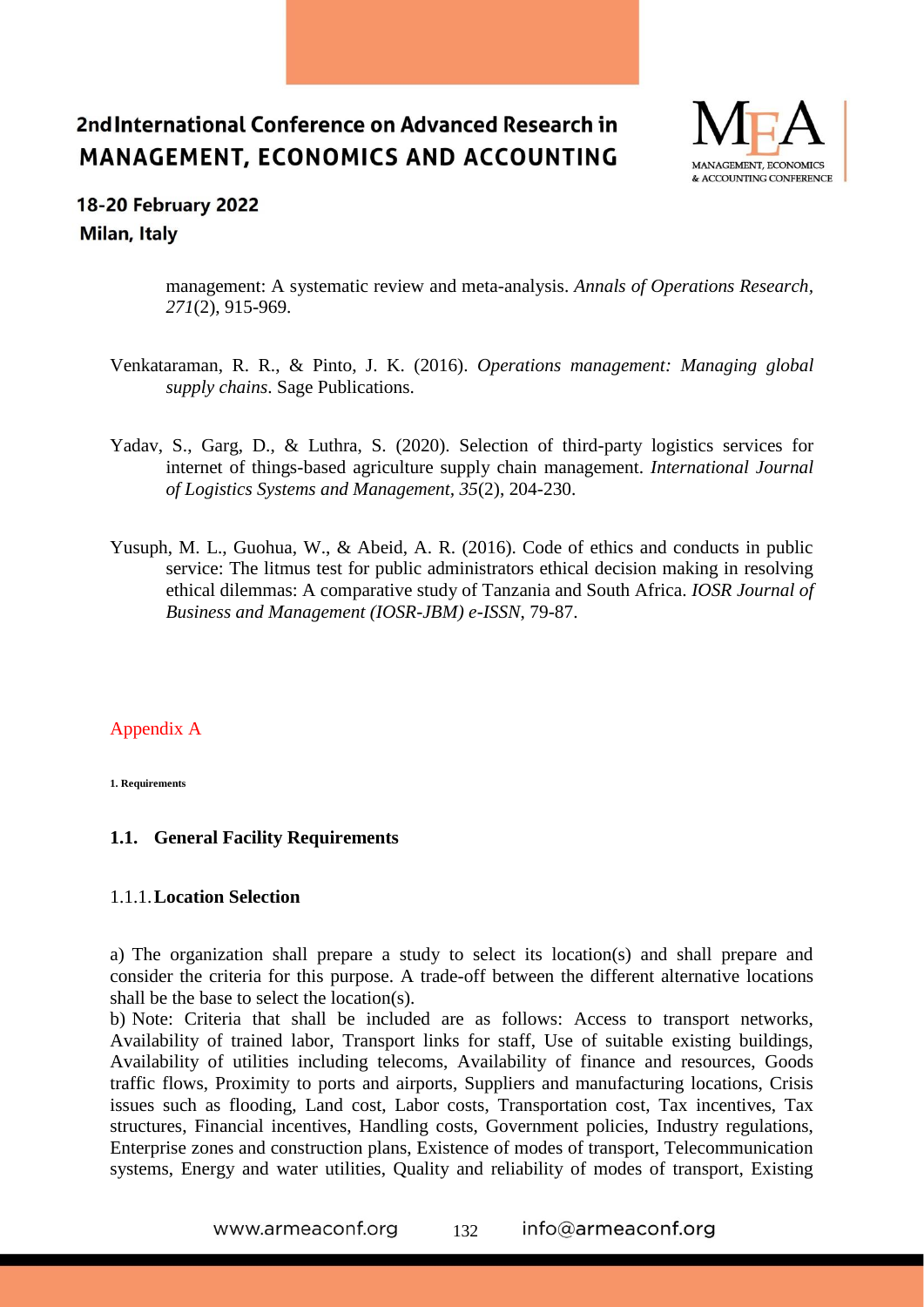

## 18-20 February 2022 Milan, Italy

sites, Geography, Weather, Proximity to customers, Proximity to supplier/producer, and Lead times and responsiveness.

note: the importance of such factors depends on the product classes.

note: in case that the warehouse is a part of a bigger institution, the location study shall be prepared for the institution.

c) The selected location study shall be periodically reviewed, at least every five years. In case that a change is suggested, a feasibility study shall be conducted to check the financial profit of this change, in case there is a positive benefit, the company shall consider the result in its strategic plan.

### 1.1.2.**Number of Locations**

a) The number of warehouses shall be decided based on a study to find the optimal (or best) number of warehouses.

b) The following factors shall be considered: Inbound transport, Outbound transport, Responsive to urgent orders, Cost to maintain equipment and warehouses, Cost of buffer stock, and the available fund.

c) The number of warehouses shall be periodically reviewed, at least every five years. In case that a change is suggested, a feasibility study shall be conducted to check the financial profit of this change, in case there is a positive income the company shall consider the result in its strategic plan.

### 1.1.3.**Layout**

### 1.1.3.1. **Space Requirements**

a) The requested spaces for each workstation and activities shall be calculated and the calculated spaces shall be available. The following spaces shall be calculated: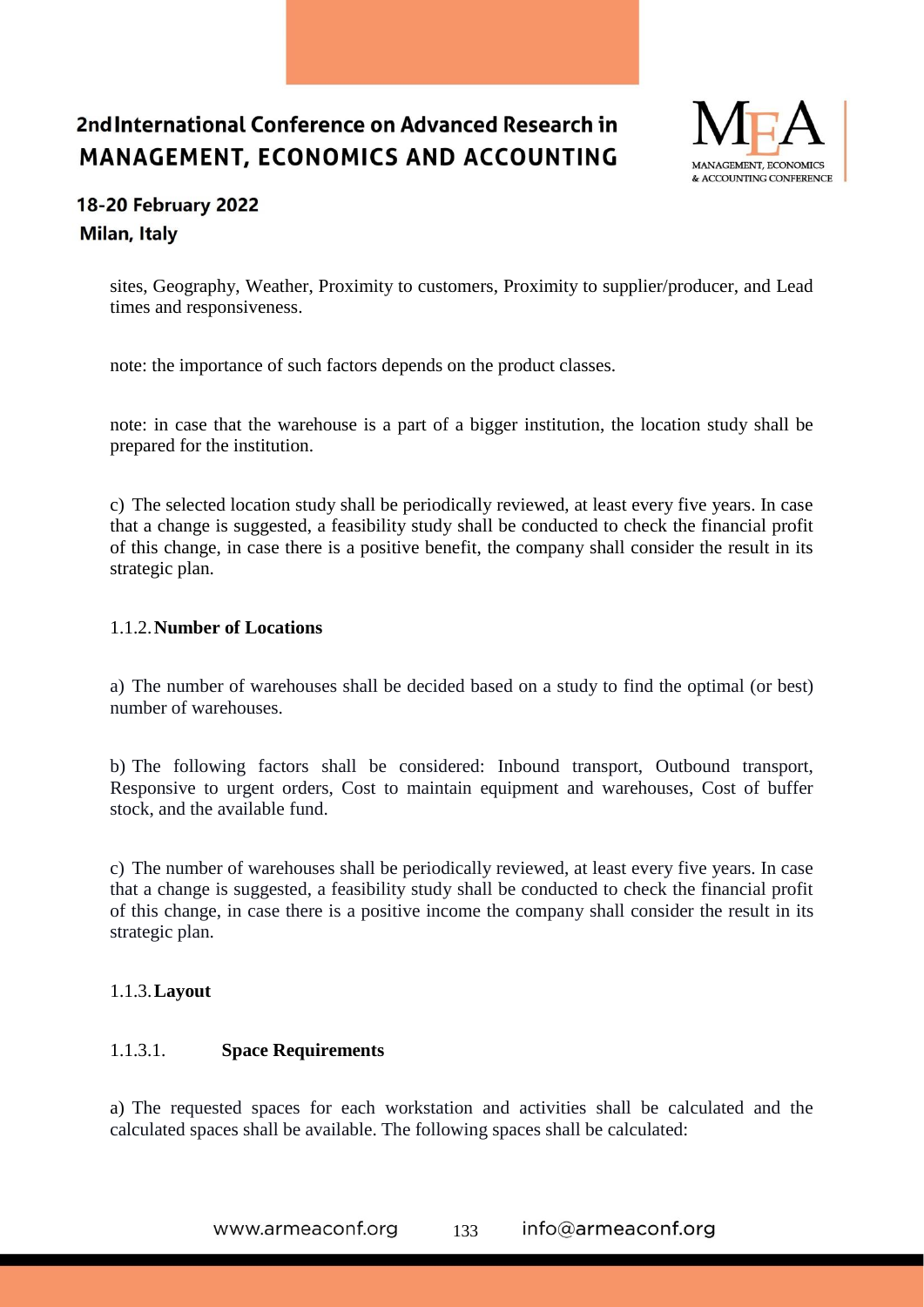

## 18-20 February 2022 Milan, Italy

1. Space requested for the equipment other than Material handling equipment. This space is required to locate the equipment.

2. Space requested for the maintenance of equipment. This space is around the space in point 1 which is given for the maintenance technician(s) to repair the equipment. In case that the equipment will be repaired in a location different than it is the current location, the space required to move the equipment to the maintenance place shall be considered.

3. Space requested for the equipment travel. This space is a requested space for the equipment to do its function.

Note: The space in point 1 is for placing the equipment and the space in point 3 is for running the equipment.

4. Space requested for the inbound and outbound materials which are used or produced by the equipment.

- 5. Space requested for the employee(s) who will work on the machine.
- 6. Space requested for the Dock process requirements.
- 7. The requested space for offices.
- 8. The requested space for empty pallets (containers) and sundry space requirements.
- 9. The requested space for storage.
- 10. The requested space for the picking process.
- 11. The requested space for aisles.
- 12. The requested space for other activities.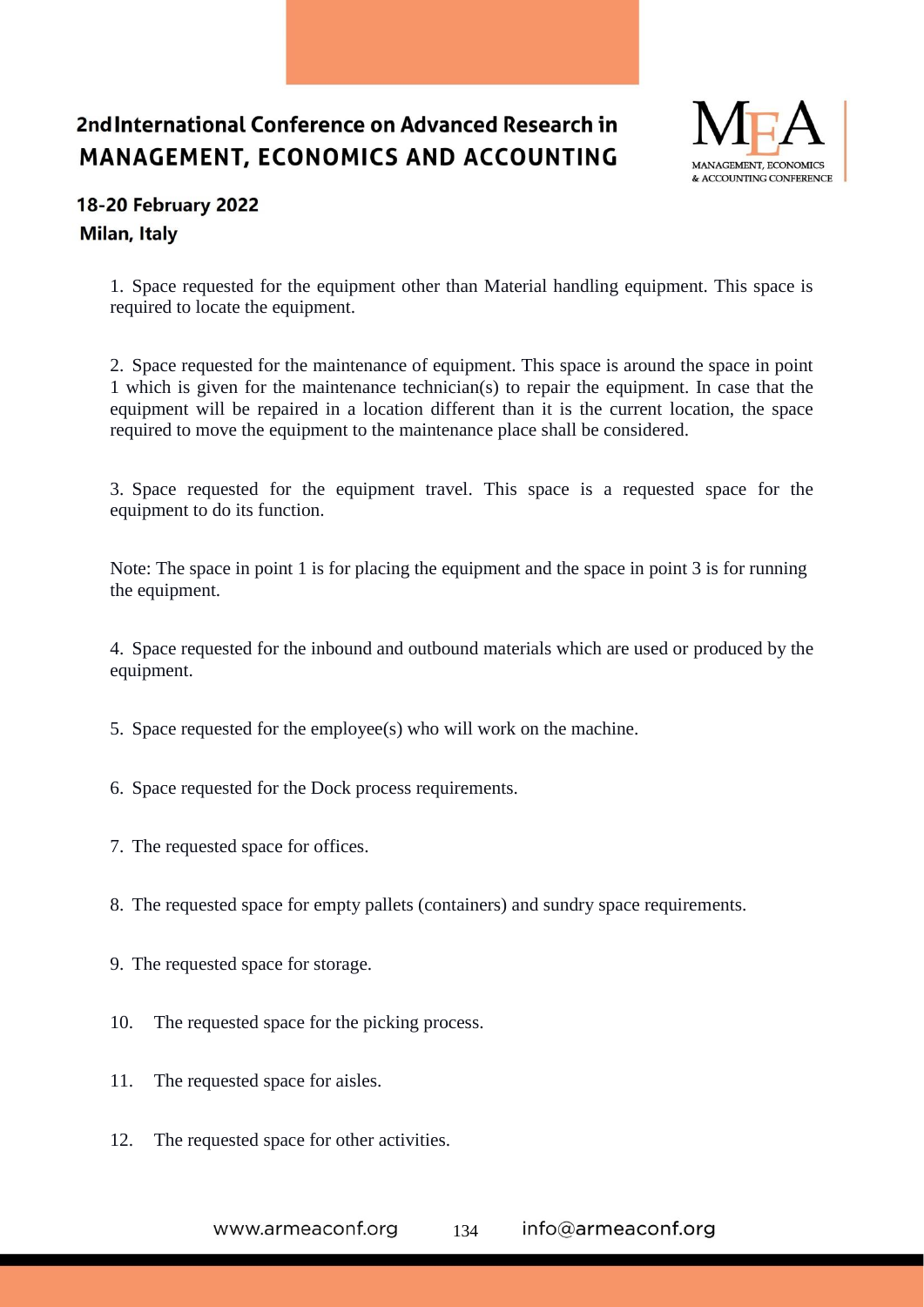

## 18-20 February 2022 Milan, Italy

### 1.1.3.2. **Support Area**

a) The requested areas for the personal requirement shall be available and calculated. The following areas shall be calculated: Employee parking, Locker rooms, Restrooms, Food services, Drinking fountains, Health services., Other support areas.

### 1.1.3.3. **Layout Design**

a) The warehouse layout shall be organized according to a pre-study. It shall achieve the goals of successful system operations between the sections in the warehouse. It shall be free or with minimum level from any complaints or problems related to the transportation operations in the warehouse.

b) The space, which is requested for all the resources, shall be calculated, recorded, and reflected in the design of the warehouse. These spaces shall be available during the daily activities of the warehouse.

c) The requested spaces to achieve the warehouse activities shall be calculated and reevaluated if there is any improvement done on these activates.

d) The ergonomic design shall be considered during the design phase and the operational phase of the warehouse.

e) The layout should be flexible, thus, it can be adjusted according to future requirements.

f) A documented study for the most efficient layout design shall be available. The advantages and the disadvantages of each design shall be taken into consideration and shall be documented. Clear evidence(s) which indicates that the selected layout is working efficiently shall be available.

g) Comprehensive signage for delivery drivers and workers in multiple languages shall be available. English, the mother language of the country where the warehouse is located, and any other requested language shall be used to prepare the signage. Comprehensive signage for visitors shall be available. Separate paths for automobiles and pedestrians shall be available. Staff cars parking shall be away from exits of the warehouse. Disabled access into the building shall be available. Security gates/barriers shall be available in the layout design.

h) The space and cubic utilization shall be calculated for the warehouse.

### **1.1.4. Work Conditions**

a) The warehouse system shall have a documented study to identify the working conditions of the warehouse which include, but not limited to, Temperature, Humidity, Illumination, Ventilation, Noise, Vibration, Work time, Work breaks, Work place, and Occupational Healthcare.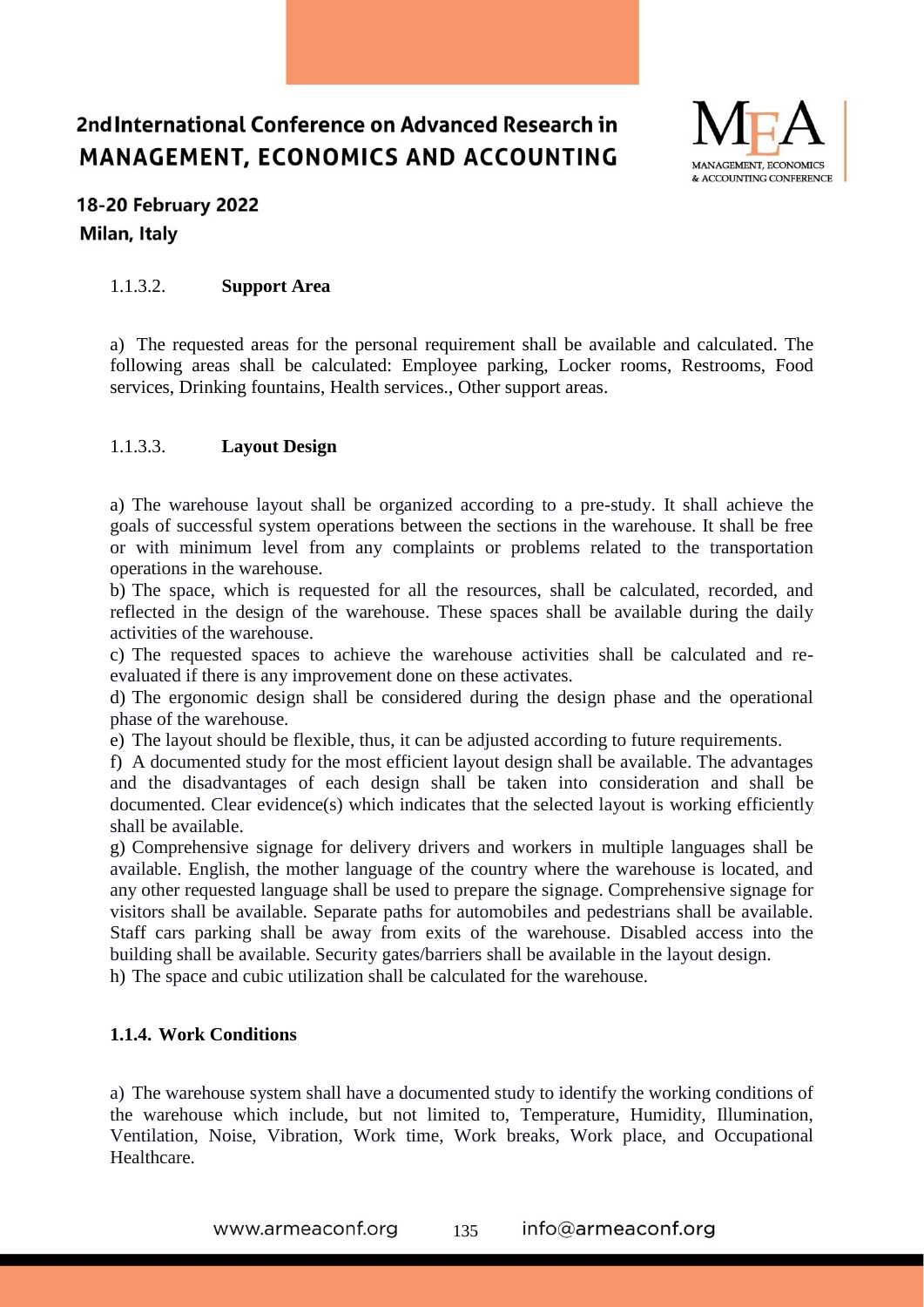

## 18-20 February 2022 Milan, Italy

### 1.1.4.1. **Temperature and Humidity**

a) The warehouse system shall have a list of the storing conditions for all stored items (or product classes).

b) Products shall be separated according to the temperature and the humidity rate required.

c) The warehouse system shall have temperature and humidity sensors correctly distributed around the warehouse.

d) Temperatures and humidity readings shall be taken in the warehouse in acceptable frequencies.

e) The warehouse system shall have a performance indicator to measure damaged items during the storing time because of temperature and/or humidity. The warehouse system shall have the appropriate equipment to control the temperature and humidity inside the warehouse.

f) Corrective action shall be taken in case that the temperature and/or humidity go out of their control limits.

### 1.1.4.2. **Illumination System**

a) The lighting system in the warehouse shall cover all the spots that need light inside and outside the warehouse and in any working areas. Motion sensors for illumination should be used to save energy costs. Exterior lighting shall be enough and in good condition.

b) Lighting shall be enough in each section. Natural light should be sufficiently available. Eco lighting should be used. Lights should be switched off when the area is not in use. Clerestory windows, windows, and roof lights shall be cleaned regularly, in an acceptable frequency.

c) Recorded accidents and problems shall not be different between dayshift and nightshift because of the illumination. Warehouse employers shall work efficiently during the night as they do during the day.

d) The lights shall reach all the racks at any height.

### 1.1.4.3. **Ventilation System**

a) The air quality shall be acceptable based on local or international standards or codes. The air conditions in the warehouse shall be acceptable and comfortable for the working staff without any complaints.

b) The ventilation system in the warehouse shall not be noisy. The ventilation system shall be designed based on studied reasons and documented data about the required condition for the warehouse.

c) The warehouse ventilation system shall be separated equally all over the warehouse. A monitoring system shall be available to check if it works perfectly.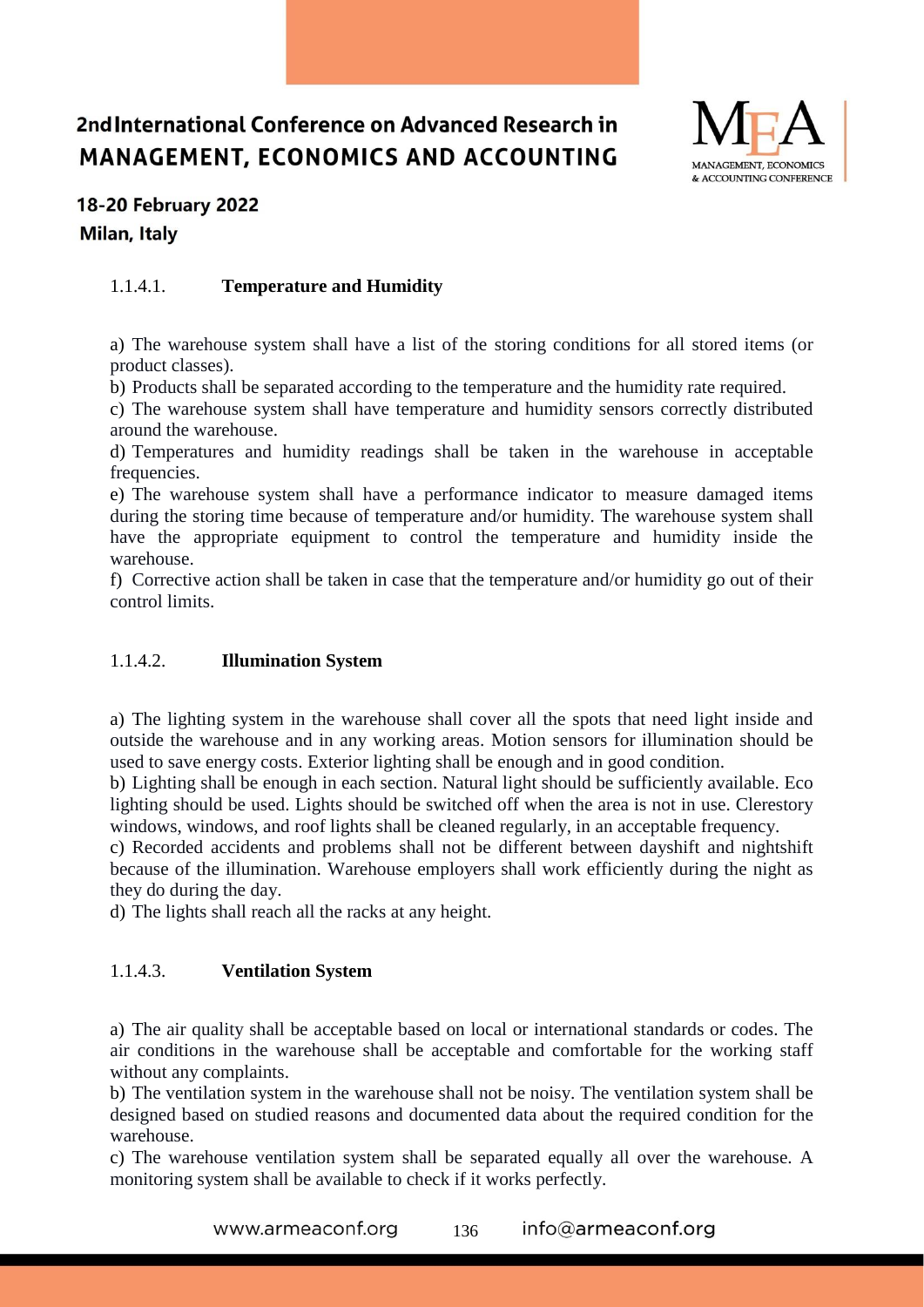

## 18-20 February 2022 Milan, Italy

d) Smells should be eliminated.

e) Equipment that affects the air quality shall be considered during the design of the ventilation system, and they shall be considered when the equipment are selected.

### 1.1.4.4. **Noise and Vibration**

a) The warehouse system shall have the equipment used to reduce vibrations effectively if there is vibration. The employer shall take measures to reduce the exposure for the vibration to be below the limit value.

b) The noise shall be at an acceptable level.

c) The warehouse management shall sufficiently declare the policies of dealing with the noise around the warehouse. The warehouse shall provide workers with personal hearing protection tools if there is a need to. A performance indicator to measure the efficiency of the noise prevention system at the warehouse shall be considered.

d) The warehouse shall have all the safety equipment regarding the noise and vibration. The warehouse system shall have regulations and instructions in high noise areas. The hearing tests shall be made for the workers and the employers frequently.

### 1.1.4.5. **Work time, Work breaks and Work place**

a) The warehouse system shall have performance indicators to measure the working time and break time for all workers. All the employees shall take equal rights regarding work and break times.

b) The warehouse shall have a system to document the in-out times for every employee. All the warehouse employees should have a limited break time at a certain time of the day. The employees should abide by the work and break times given to them. Break shall based on regulations of the country where the warehouse is located.

c) The warehouse shall be provided with good break rooms that serve workers' demands.

d) The building shall include watertight. The floor surface shall be in good condition (clean and dry).

e) The floor shall be designed to support the maximum expected load.

f) Sufficient exits, entrances and doors shall be available for the volume of persons and goods entering and leaving the warehouse. The perimeter fencing shall be in a good design and condition.

g) The Warehouse shall be clean and tide. A documented cleaning schedule shall be implemented and be available. An adequate pest control shall be in place. The external ground shall be in good condition.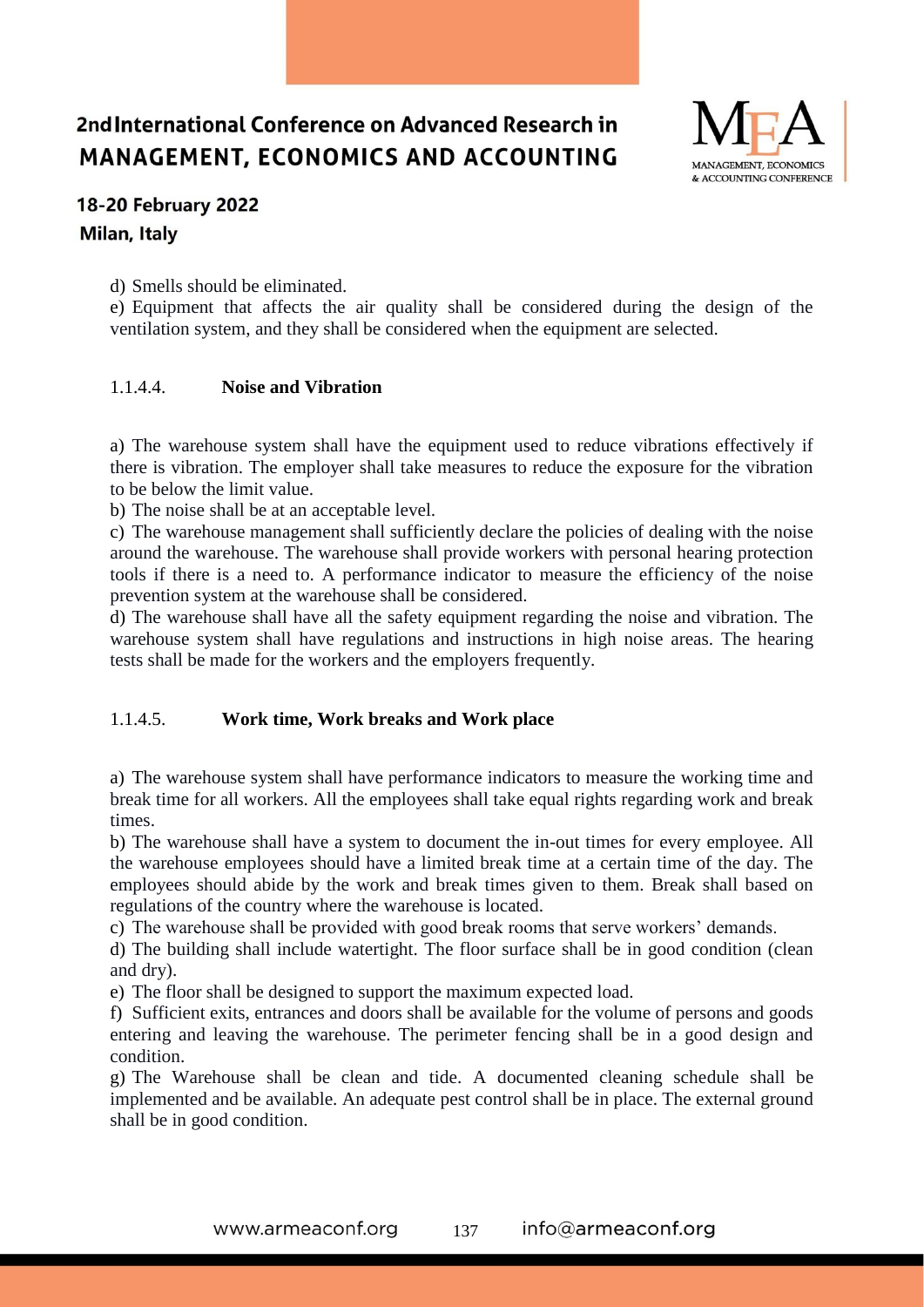

## 18-20 February 2022 Milan, Italy

### 1.1.4.6. **Occupational Healthcare**

a) Individual health examinations shall be available for all employees. Advice, preventive and control measures for healthcare shall be available. Health education and promotion should be available. A maintaining preparation for first aid shall be available.

b) Healthcare records shall be kept. Organized data and plans on health examination shall be available. A statistic on occupational diseases and injuries shall be available and be used for improvement.

### **1.1.5.Security**

a) A sufficient monitoring system for the internal and external areas shall be available. The monitoring system shall be connected to an alarm system. Receiving and delivering points shall be well-secured. Stock shall be adequately protected from theft and pilferage.

b) Permissions should be required for visitors. Visitors should be escorted at all times.

c) Doors, gates, windows, and walls shall be securely locked with a proper locking system. Security gates/barriers shall be in good working conditions.

d) Employees shall be well-trained in the security system. Staff shall have a clear view of premises at all times.

e) A concoction of alarm system with the local police station should be there. Any thief that happened shall be recorded. The proper action of prevention shall be taken. The root cause of that security gap shall be determined.

f) There shall be no access to roof or compound from neighboring buildings. A personnel security check at entry and exit shall be available. All exits shall be secured.

### **1.2. Material Handling Equipment**

a) A study to design a material handling system shall be prepared.

b) Products shall be handled in a way so there is no fear of falls during handling.

c) Lifting tasks shall be divided between workers in a way that aims to reduce repetitive work. Workers shall be aware of all identified lifting hazards in the job.

d) Heavy materials should be stored where there is enough space to lift them safely. Walkways shall be kept clear.

e) A maintenance plan and system for the material handling equipment shall be prepared and implemented. Electrical wires connection shall be checked. Equipment shall be clean of dust, oil, and rust. LPG Gas and diesel for equipment shall be kept in a suitable, safe and secure area.

f) Broken pallets and defective equipment should be stored safely till the system gets rid of them in acceptable way.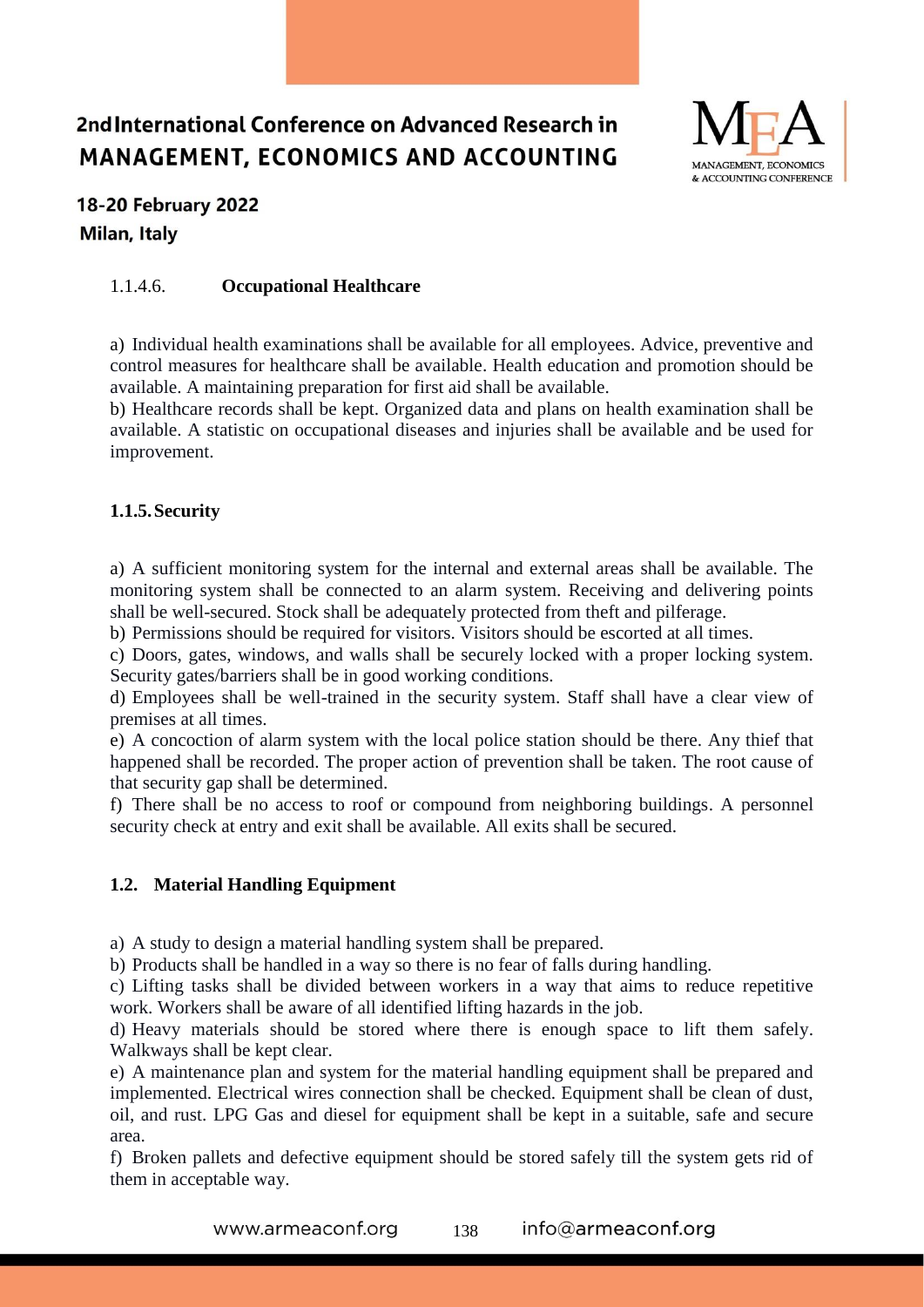

### 18-20 February 2022

Milan, Italy

g) Vehicle speeds shall be controlled. A sufficient space shall be available for goods vehicle parking. A sufficient turning space for all types of vehicles shall be available. Sufficient space between rack ends and external walls shall be accounted for. When they are not in use, Equipment shall be parked in designated areas, their keys shall be removed, and forks shall be lowered.

h) Battery charging areas shall be marked adequately and clear of obstruction. Trucks shall be recharged in a well-ventilated and risk-free area. A suitable safety information signage at the battery charge area shall be available.

i) Tools and packing materials shall be stored in their designated areas.

j) Racks' conditions shall be checked regularly and reported. Racks shall be inspected regularly. Broken/collapsed and/or overhanging pallets shall not be in the racking.

k) Weight capacity shall be visible and fixed at the end of the racks. Rack legs shall be protected.

l) Aisles shall be sufficiently wide for headlining equipment Aisles and shall be obstructionfree.

m)Staff shall have the right license for the type of truck operated. Responsible staff shall be trained to operate handling equipment. Records of safety training shall be kept up-to-date.

n) Handling equipment shall be appropriate for the tasks. Handling equipment shall be serviced regularly, and a service chart shall be visible for all handling equipment.

o) Service and repair records for the handling equipment shall be kept up-to-date. Preoperational daily, weekly, and monthly checks shall be carried out on the equipment and recorded. Inspections of handling equipment shall be carried out on acceptable frequencies. All defects shall be reported and corrected immediately or before the next used.

p) Safe working load limits shall be marked. Audible signals used when trucks reverse and turn corners shall be there.

q) The testing equipment shall be continuously maintained and calibrated to ensure accurate measures. The responsibility for each piece of equipment relating to the control, calibration, and maintenance shall be specified. The warehouse system shall have a procedure for the calibration of devices used in the examination of specifications.

r) The equipment shall be used following documented procedures. Fully documented results of the equipment calibrations through records and models for this procedure shall be available.

s) Certified sources for the calibration of all equipment of inspection, testing, and production shall be there. All the equipment shall be uniquely identified.

t) The organization shall ensure that the results obtained by their measuring equipment are valid. The organization shall take appropriate action on the equipment and products if affected.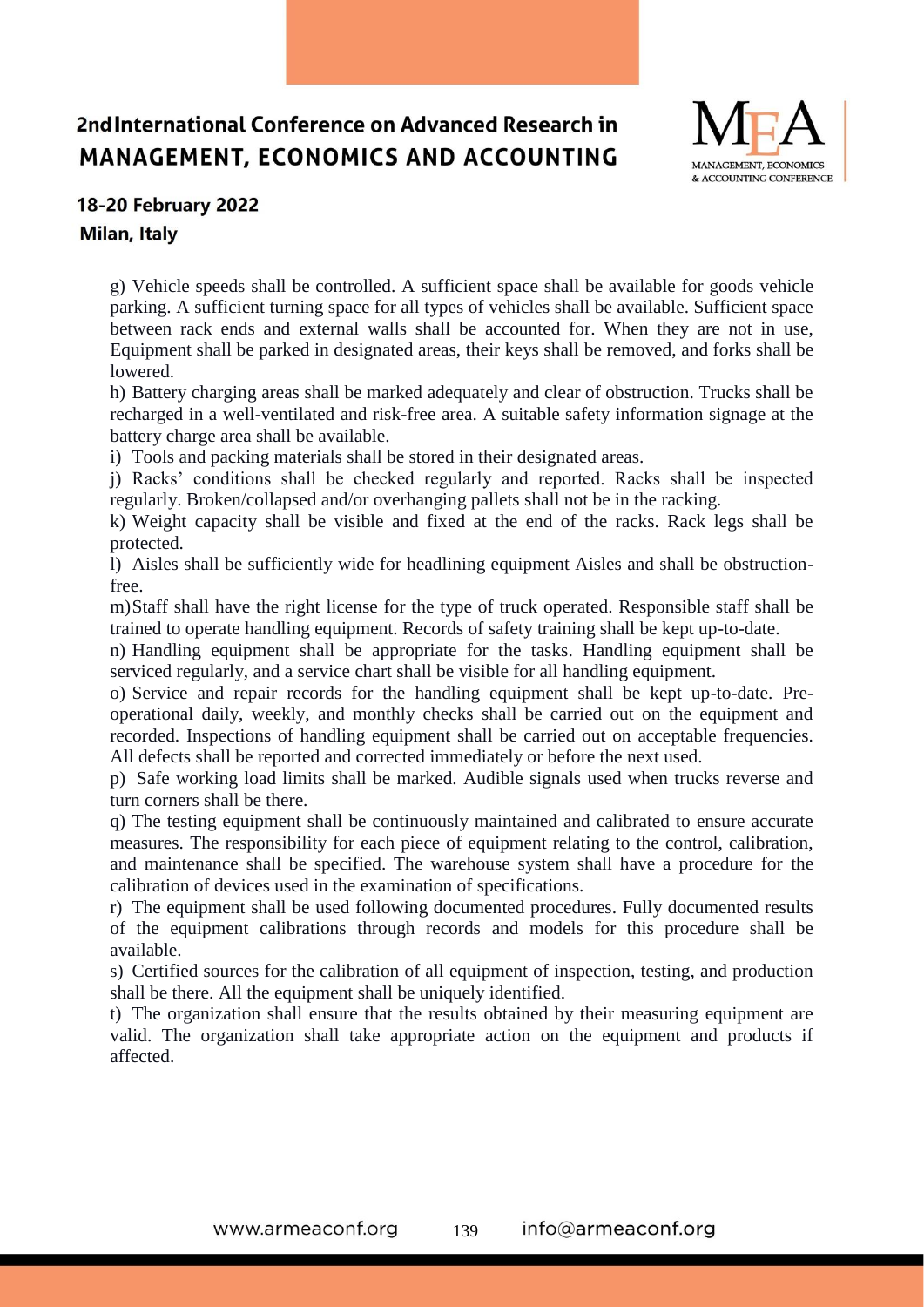

## 18-20 February 2022 Milan, Italy

### **1.3. Product**

### **1.3.1.Labeling**

a) A labeling system to identify every product inside the warehouse shall be prepared and implemented.

b) A labeling system to identify every storage area inside the warehouse to identify where items can be found should be prepared and implemented. Identification of every moveable container shall be prepared and implemented to easily identify the right inventory.

c) A labeling system shall be easy for employees to recognize the inventory. The barcodes or the labels shall be large enough to see or recognize from a reasonable distance. The labels shall be durable and secure. The Labels shall be easy to change or create using an office printer or label maker.

#### **1.3.2.Product Traceability**

a) The material code shall be suitable for tracing back the final product and the source of the raw material.

### **1.3.3.Waste**

a) A waste management program shall be prepared and implemented. A warehouse shall have evidence(s) that program objectives have been achieved. Staff shall be aware of the program. Data on waste shall be recorded and documented. A protocol shall be followed when staff deal with waste (e.g. Staff shall ware gloves, leather palm and glasses). Waste containers shall be resistant to their content. Waste containers shall be labeled.

b) Safe procedures to clean empty bins and move full containers to the site of emptying shall be prepared and followed. Recycling programs for waste should be prepared and implemented.

c) Programs for reducing time waste (waiting time) shall be prepared and implemented.

d) The waste storage area shall be away from the main storage area.

#### **1.4. Processes**

a) The organization shall prepare a procedure(s) for every process they perform in the warehouse.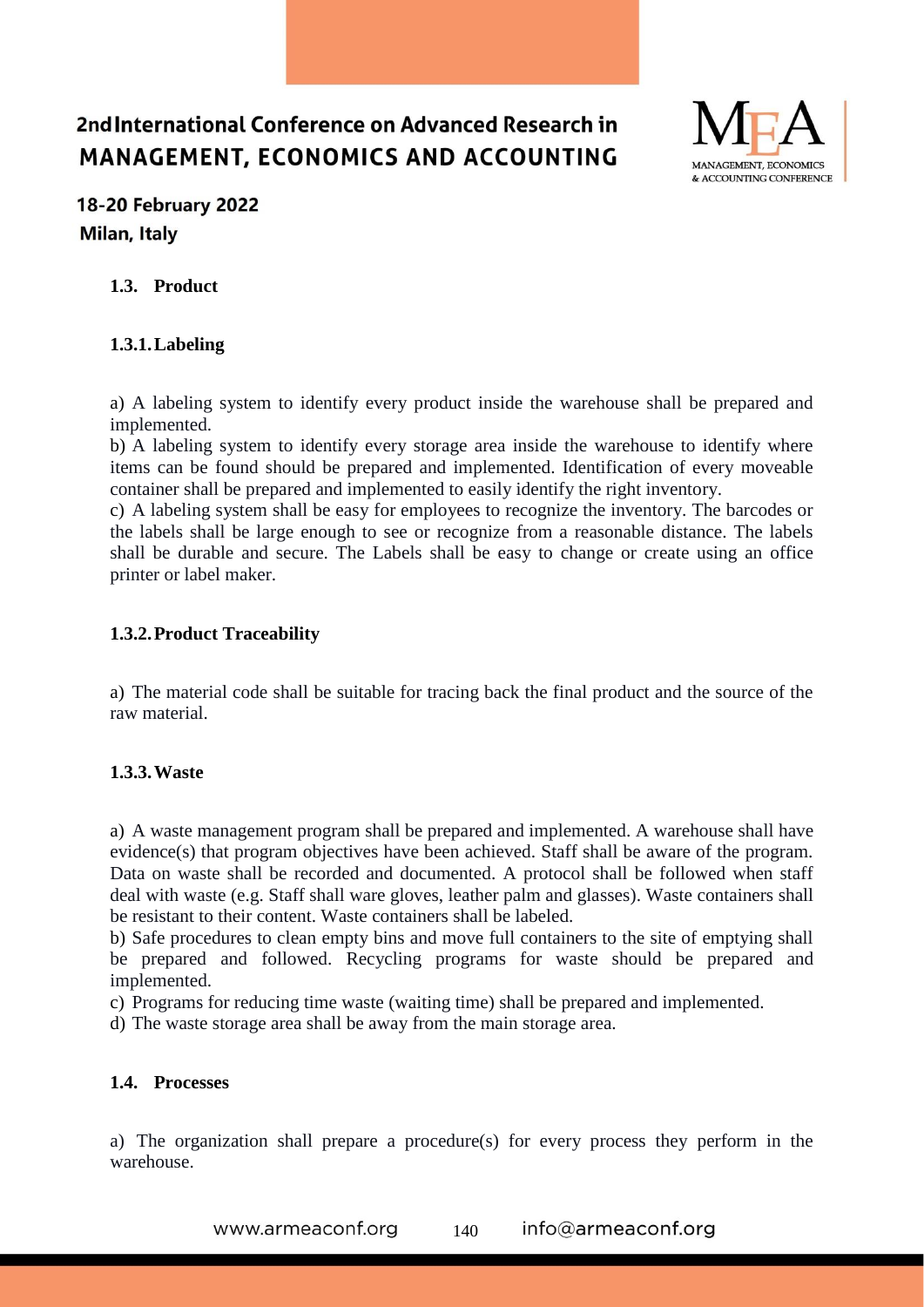

## **18-20 February 2022** Milan, Italy

### **1.4.1.Pre-advice**

a) Agreement or communication to inform the supplier of requirements regarding the following point shall be prepared: Size and type of delivery vehicle, Size and type of pallets, Size of cartons, Labeling requirements, Delivery documentation, Pre-notification of the delivered data and time, Unloading requirements, Role of the driver, and any other requirements.

b) Scheduling for the received goods vehicle which arrival shall be prepared and implemented. The unloading resources shall be allocated for the receiving process.

1.4.2.Receiving

a) An inbound processes manual shall be prepared and used. Vehicles shall be immobilized during unloading. Instructions for inbound goods handling shall be provided to delivery drivers. Such instructions should be written in multiple languages, and shall explain what the driver has to do. The dock area shall be clear of stored materials and obstructions.

b) Empty pallets stock for unloading shall be sufficient. Sufficient space for empty pallet storage shall be available. Sufficient space shall be available to check goods. The quantity of goods received shall be counted and recorded. Products' quantity and condition shall be checked and recorded. Quantities, condition of goods, condition of packaging, and TiHi shall be met and shall be recorded. Sufficient handling equipment shall be provided. Unloading times shall be recorded. Quarantine area for non-compliance quality control area shall be provided.

c) There shall be a system to ensure that the items received meet the specifications and to also record any item that does not meet the specifications. The problems that occur during the receiving process shall be recorded and preventive and corrective action shall be taken for the future.

d) Flexible receiving technology should be used to ensure that any received items can be handled correctly. The warehouse should have the ability to receive two or more orders simultaneously or should have a plan to avoid this. A safety guide shall be there to guide the laborers throughout the receiving process. A training plan shall be prepared and implemented for the laborers to receive items properly and safely.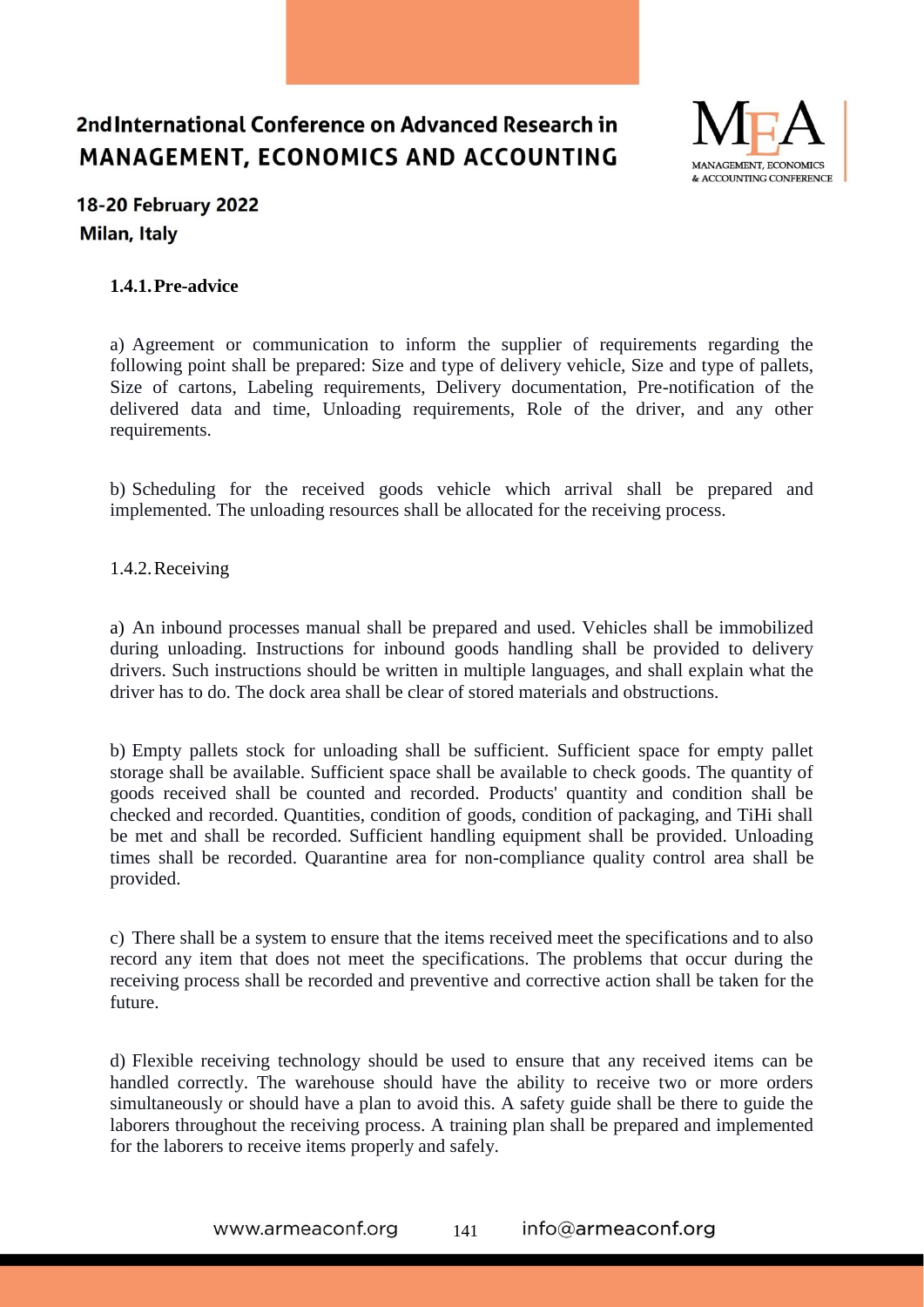

## **18-20 February 2022** Milan, Italy

e) Label or ID tags shall be provided when they are requested.

### **1.4.3.Checking**

a) The organization shall have an organized list for the received and stored items so they can check on the items that have been ordered. The organization should send feedback or checklist to suppliers, so if errors happen, they can be avoided in the future. The organization shall have records for any error in the checking method so it can be avoid or improved in the future. The organization shall ask the suppliers to take action and form a method to improve the quality and quantity in the next supply.

b) The organization shall check on the stored items frequently. The organization shall have records that compare the number of received items and the actual quantity of items. The organization shall have plans for improving the checking method, thus the errors are minimized.

c) Items shall be stored in the correct location. High-value goods should be stored securely. Hazardous items shall be stored under the correct conditions. The organization shall regularly review non-moving items. Perpetual inventory counting shall take place. Stock counting accuracy shall be measured.

### **1.4.4.Put away**

a) The organization shall control put-away processes. Queue discipline for stock rotation shall be prepared and followed correctly such as first-in-first-out. The effective analysis shall be used to decide where to locate products. Location IDs shall be clearly marked.

b) The organization shall check the accuracy of recording stock location. Slotting shall be used effectively. Stock transferred between locations shall be based on effective and efficient analysis.

c) The efficiency of cube utilization of locations shall be measured. Space usage shall be monitored, and actions shall be taken to minimize unutilized space. If pallets are consolidated, the product shall be tracked.

d) Damaged items shall be promptly identified and dealt with appropriately.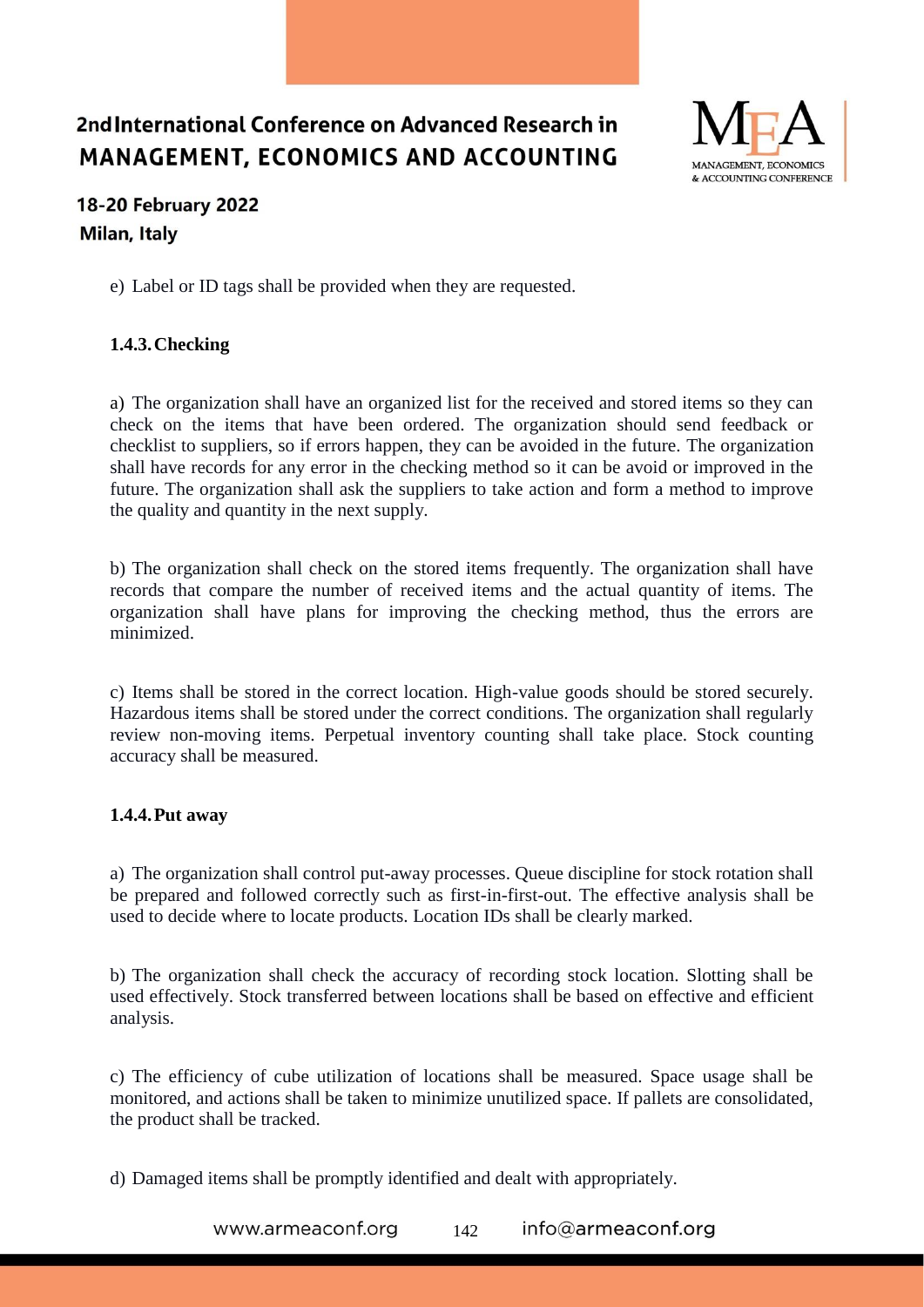

## 18-20 February 2022 Milan, Italy

e) Items shall not overhang pallets.

### **1.4.5.Cross docking**

a) The warehouse shall be designed to include cross-docking areas, if there is a need for it. Organization shall have records for any damaged items during the cross-docking process. Organization shall take any preventive actions for the future.

#### **1.4.6.Storing**

a) Organization shall have records for how many items are being stored accurately, and it shall define a measure to determine the accuracy of stored items. Organization shall have records for the time required to store items. Organization shall know how much time is wasted during the storing process.

b) Organization shall have an optimization plan to reduce wasted time. Organization shall minimize damaged items during the storing process. Organization shall have records of damaged items and how they were damaged. Organization shall have a plan to reduce or to eliminate the damage.

c) Organization shall use an organized methodology to store items. Organization shall have studies for the used methodology to measure its efficiency. Organization shall use a flexible storing system. Organization shall have records for new stored items. The storing system shall be compatible with new stored items.

d) Organization shall use a properly designed storing system for the warehouse used. Design shall be compatible with the heavy transportation vehicles used. Organization shall have records for any collapse that happened for the storing system and why it happened. Organization shall take preventive actions and implemented them to the system. Fast moving items shall be in the most accessible locations. Stock shall be arranged with consideration to product size and weight.

### **1.4.7.Replenishment**

a) The warehouse shall have a scheduled replenishment plan depending on the predicted demand. The warehouse shall have an "on-call team" that is alerted about the fluctuating demand.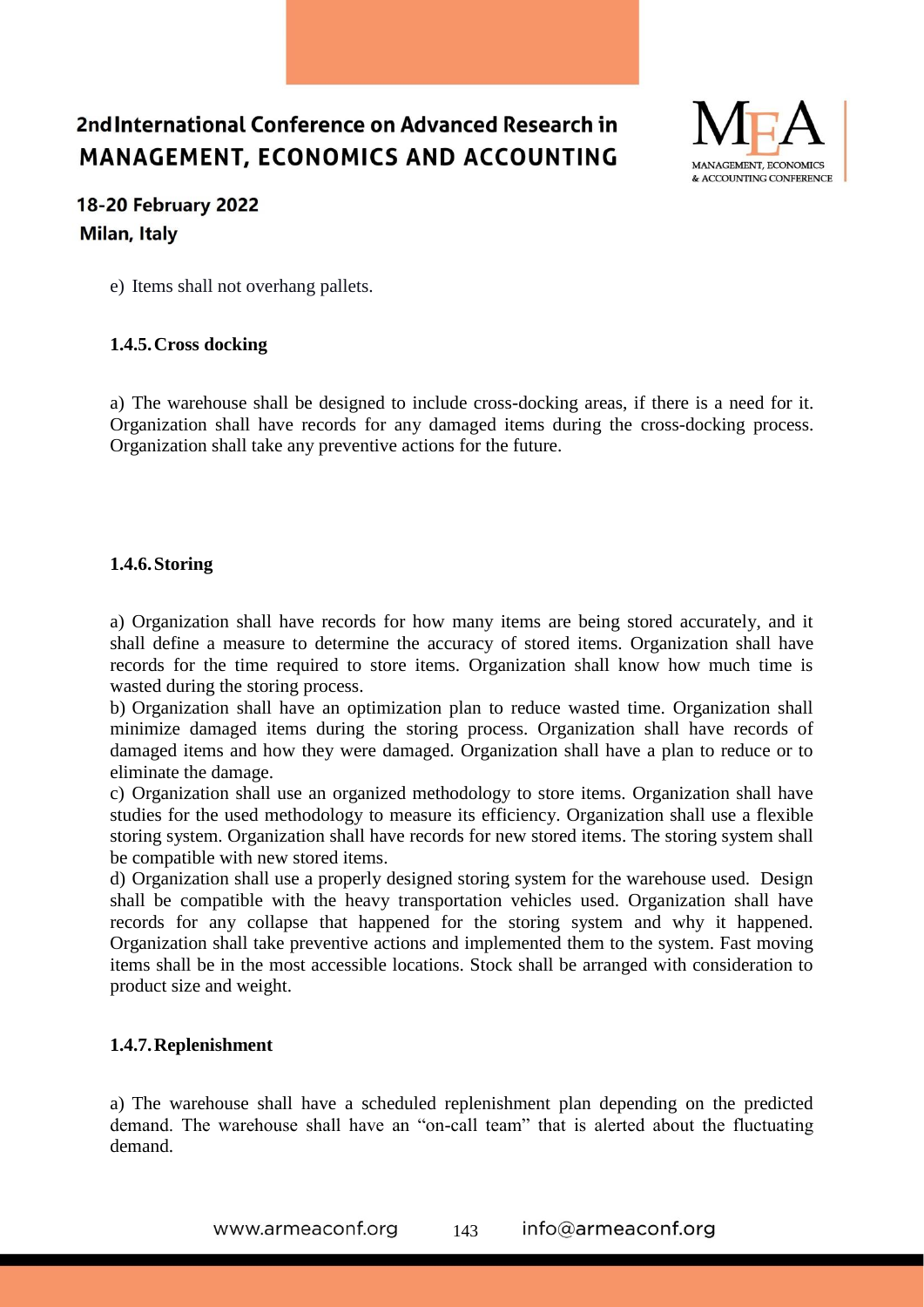

## 18-20 February 2022 Milan, Italy

b) The warehouse shall have perfect timing for the replenishment process. The organization shall have a plan to increase the efficiency and determine the optimal timing for the process. The organization shall have records for the precision of the replenishment process to have accurate quantities replenished.

c) The warehouse shall have a plan to avoid stock shortages such as safety stock.

### **1.4.8.Picking**

a) The warehouse system shall have a suitable picking system. Performance indicators shall be developed to measure the picking processes accurately. Such indicators shall be recorded. The performance indicators can include, for example, the percentage of orders picked accurately, the percentage of inaccurate orders. The warehouse System shall have a key performance indicator (KPI) to measure the on-time orders and they shall be recorded.

b) The warehouse system shall have a performance indicator to measure scrap and damaged items during the picking processes and it shall be recorded. The warehouse system shall have a performance indicator to measure the number of lost items during the picking process and it shall be recorded. The warehouse system shall have a documented study for the most efficient picking system and why the current picking system is selected. The expected journey time or expected picking time shall be calculated by a study.

c) Performance indicators to compare between the actual time and the expected journey time or expected picking time shall be there. The Forward pick areas shall be close to the dispatch area. Picking locations shall be replenished efficiently. Replenishment should not take place during picking.

d) Sufficient stock shall be held in each location for each shift. Items that sell together shall be located next to each other. Very similar items shall be separated. The picklist shall provide an efficient picking path. Picking instructions shall be clear and concise, and shall be followed.

e) Sufficient picking equipment shall be available for the team. Picking accuracy shall be measured and monitored.

f) The organization shall have records for every accident that happened and caused an injury during the picking process. The organization shall have a training schedule for the laborers during the year and for using any new picking equipment. The warehouse shall be designed to support the equipment used and be compatible with the dimensions of this equipment.

### **1.4.9.Packing**

a) The warehouse system shall use the recommended materials for backing such as cardboard, aluminum, and plastic. The recommended packing materials are based on the manufacturer's recommendation and related to the international and local standards. The organization shall check and record the items (batch) which packaged.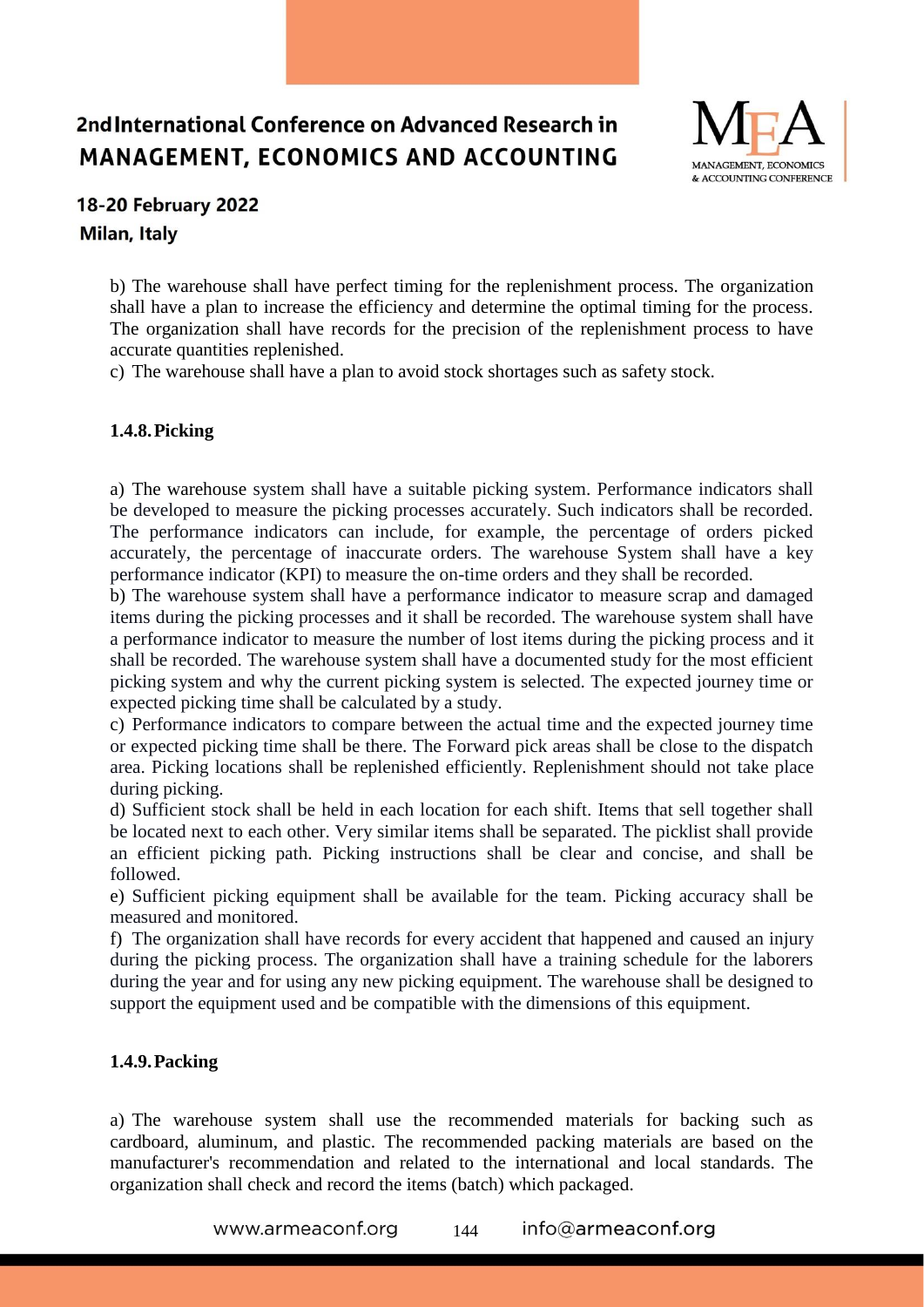

## 18-20 February 2022 Milan, Italy

b) The space for packaging shall be suitable. Packing materials shall be controlled, managed, and replenished upon request. Packing materials and packing process shall not have any effect or impact on the goods.

c) The organization shall ensure that the outer packaging of their products is designed to fit perfectly onto the continuer such as pallets used for both transportation and storage.

d) The organization shall provide the staff with suitable personal protective equipment for the packing process. Products shall be packed securely and safely. Products shall be packed to minimize the transportation costs.

### **1.4.10. Dispatch**

a) Departure times for goods shall be planned and documented. Sufficient space to layout dispatches shall be available. Load optimization shall be apparent.

b) The organization should ensure that damage of items shall not occur. For example, that lighter items are packed on top of the heavier items. The organization should locate the cartons from the same product line together.

c) Outbound pallets shall be recorded.

d) The organization shall have close coordination between the gatehouse and the dispatch supervisor. The organization shall train the staff in manual handling safety (20-25kg is heavy for most people). The organization shall provide staff with suitable personal protective equipment.

e) Random quality checks on exit depending on product value shall be there. A Recording of batch numbers, serial numbers, etc. shall be Loaded in sequence Load optimization .

f) The organization shall ensure a smooth flow of dispatches. The vehicle should be sealed and recorded. The organization shall have a method to notify the staff that the items are ready to be transferred to the dispatch area.

g) The organization shall minimalize the problems with the quantities of items that are transferred to dispatch areas.

#### **1.4.11. Value-add Process**

a) The organization shall provide a proper space to do the value-add process if requested. All these processes shall be controlled and managed properly and shall be documented.

#### **1.5. Warehouse Management System**

**a)** The organization shall have a warehouse management system. Choosing or developing a warehouse management system shall be based on a list of key functions required by the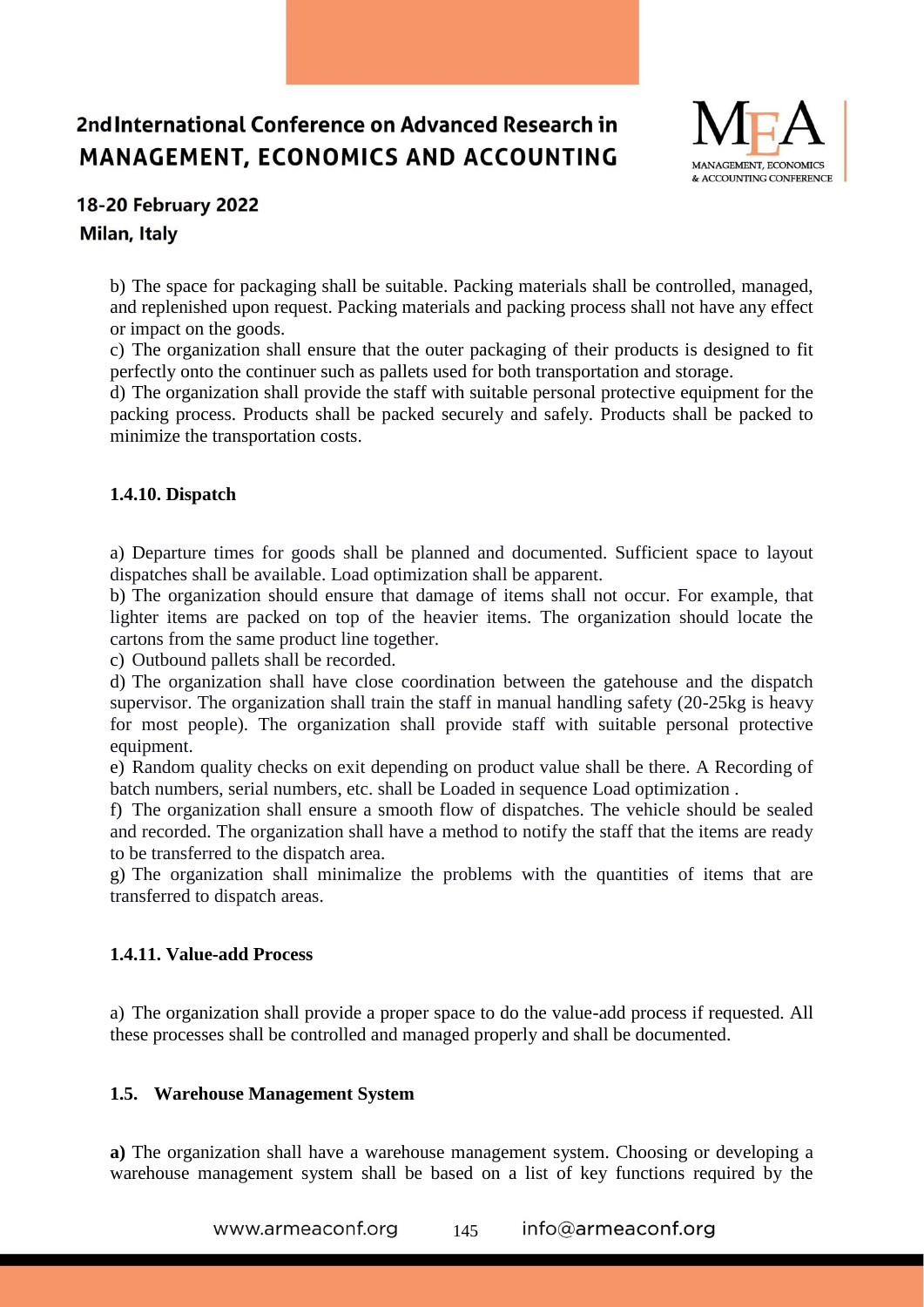

# 18-20 February 2022

### Milan, Italy

system. Such a list shall be ranked based on the functions importance. The potential return on a warehouse management system investment shall be calculated, and its feasibility shall be checked.

**b)** The warehouse management system should have the ability to interface with other systems. The warehouse management system shall have the capability to cover all its planned users without any capacity problem.

c) The warehouse management system shall have the ability to produce the requested reports such as performance reports, cost-to-serve modeling, and standard inventory interrogation. The warehouse management system shall be accessible remotely over the web and it shall be secure with access levels being password protected.

d) The warehouse management system should have a point-and-click operating environment and clear and easy-to-read screens. The warehouse management system shall monitor the velocity of items and optimize movements within the warehouse.

e) The organization shall make sure that the data are updated regularly. The system shall be adequate for the current operation. Data backups shall be taken daily and stored off-site. The warehouse management system should have the capability to connect with the other system from the suppliers' side and the order processes side.

f) The warehouse management system should select and capture the location of the goods and can be used for cycle count. The warehouse management system shall generate the picking sequences and shall provide the picking accuracy. The warehouse management system shall generate the load sequences and can capture the dispatch.

### **1.6. Energy Efficiency and Sustainability**

a) The warehouse system shall utilize the energy in an efficient way, and shall document how they utilize the energy. The warehouse system shall identify their energy sources, and should look for a new more efficient energy source. Guideline for using the energy shall be developed and implemented such as movement sensors and timers, turning-off light when an area is unoccupied, turning-off light when daylight is sufficient, and efficient control of air conditioning.

b) Energy-saving shall be considered when the arrangement of stock inside the warehouse is prepared.

c) Equipment should be switched-off when not in use. Solar panels or wind turbines or biomass boilers can be used. The movement within the warehouse should be reduced to reduce energy consumption.

d) The warehouse system shall have objectives and plan for sustainability in the strategic and the operational management levels. A method to measure the Carbon Footprint can be defined and used. A plan for the warehouse to be a green warehouse can be prepared. The plan shall be implemented and it shall achieve its goals in the existing facility. The warehouse should use the recycled materials for packaging and other activities.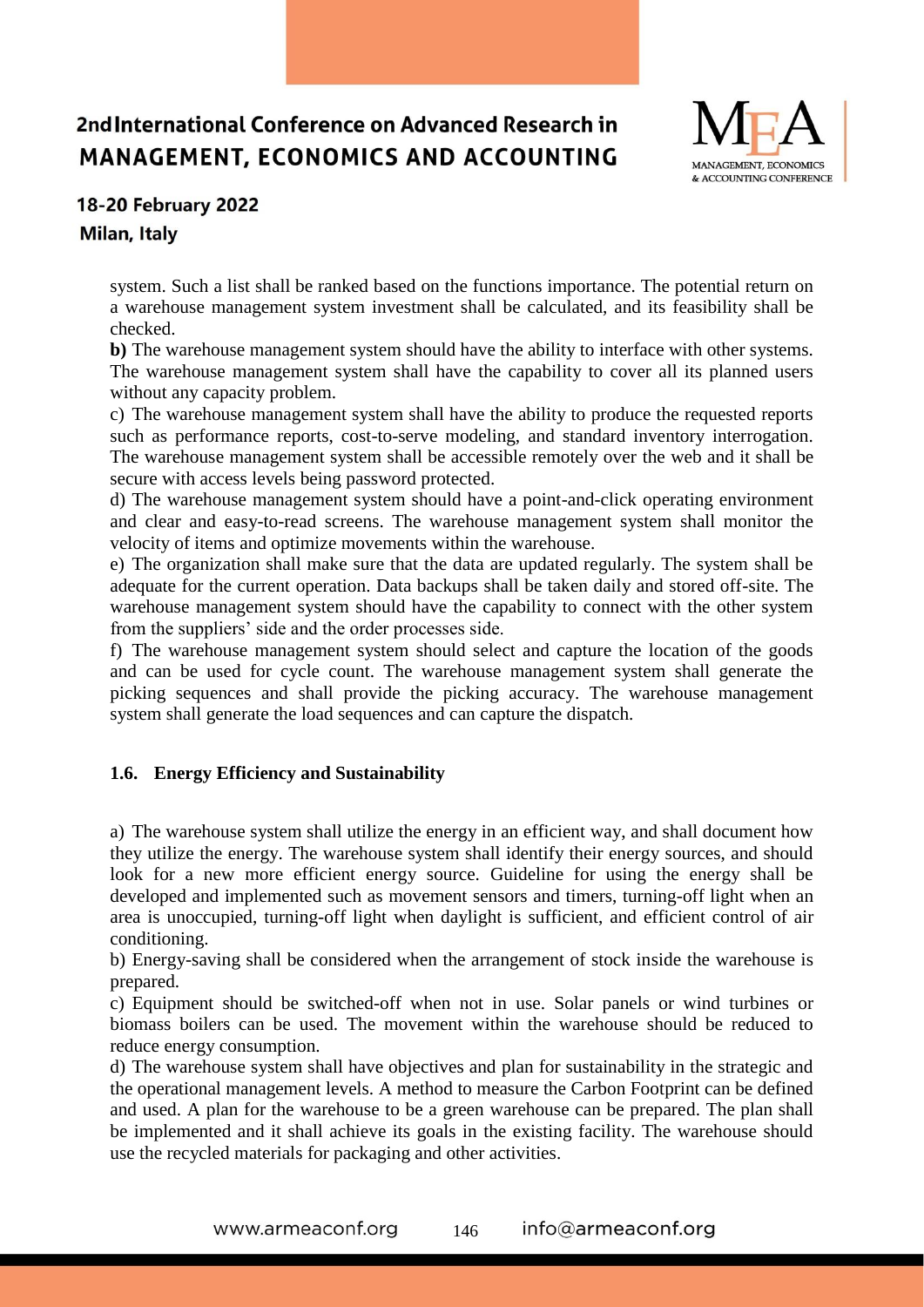

## **18-20 February 2022** Milan, Italy

### **1.7. Ethics**

a) Communication and presented information shall be truthful and without deceit. Management shall treat all employees, customers and stakeholders with fairness and respect. Records shall be transparent and available.

b) The customers shall be aware of the relevant terms and conditions of their service.

c) Antitrust, anti-corruption and bribery laws shall be included into code of conduct. Employees shall understand the code of conducts of the company.

### **1.8. Safety**

a) Valid and applicable international and local hazard code(s) shall be used.

b) A sufficient number of personnel exit doors shall be available and shall be distributed in an optimal way. A sufficient fire protection system and alarms (e.g. sprinklers. fire alarms) shall be installed. Fire protection systems shall be frequently checked and maintained, and they shall be in good and working condition. Safety training shall be provided periodically. Clearly marked fire extinguishers and water hoses shall be available.

c) Routes for emergency exist shall be marked clearly and free from any obstruction. Doors and windows shall resist the fire for sufficient time and shall be fitted with safety glass. Exit signs shall be clearly visible in case of smoke.

d) Safety equipment shall be regularly inspected and maintained. All equipment shall be in a good condition and in their assigned place. Staff shall be trained to use safety equipment.

e) First aid kits shall be available and fully equipped. Facilities for eyewash shall be available. A suitable number of first aiders shall be trained with at least one first aider per 50 staff.

f) A sufficient number of emergency lightening shall be installed in all risky areas. Emergency evacuation instructions shall be prepared and posted. Signs for unavailable and risky places shall be placed. Safety clothing and equipment shall be available.

g) Documented contingency plan shall be prepared and placed for all emergencies cases.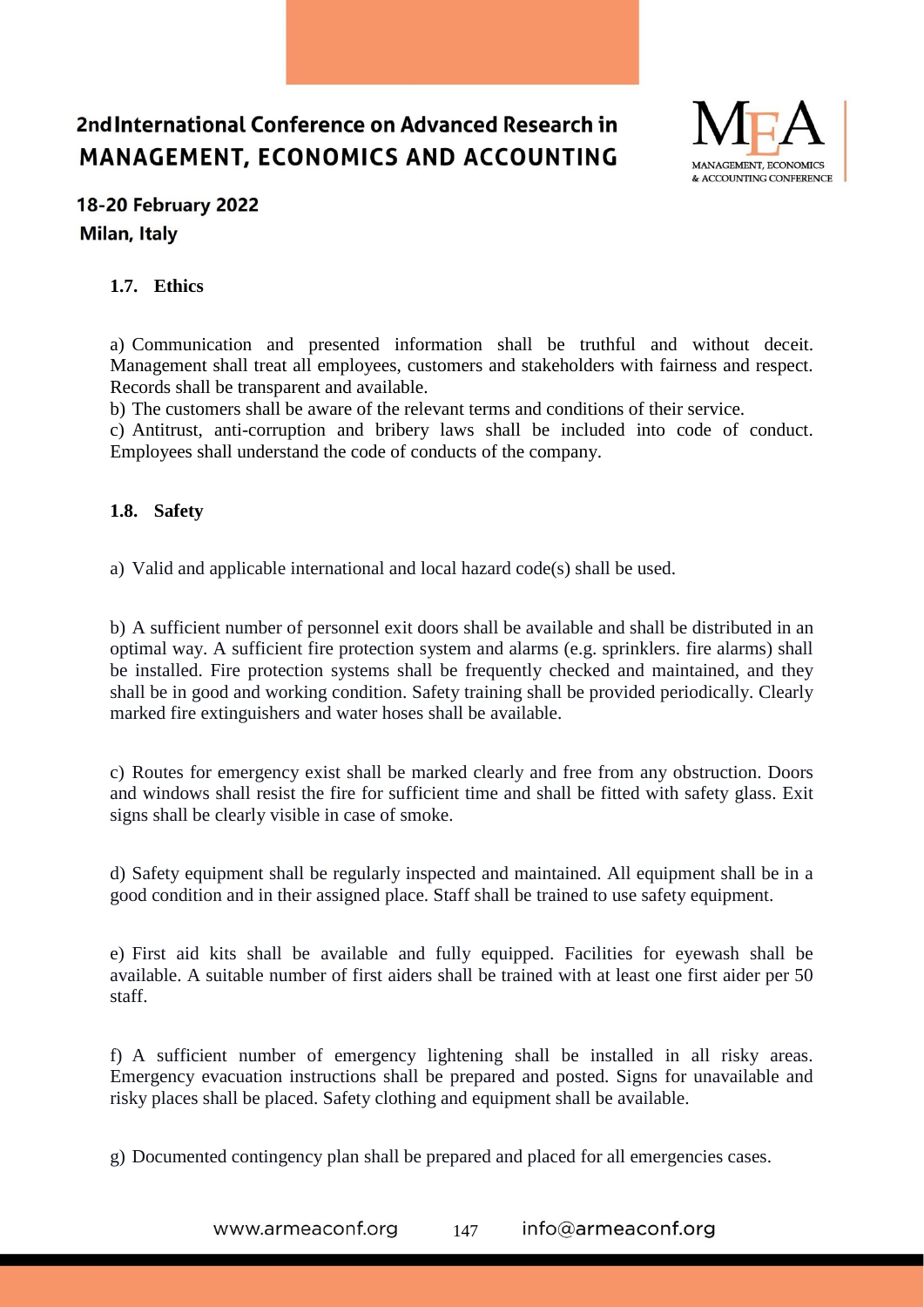

## 18-20 February 2022 Milan, Italy

h) Contact list for emergency shall be prepared, held and frequently updated.

i) All employees shall be trained on how to deal with warehouse equipment, and what to do if an accident happens.

j) Accidents and injuries shall be investigated, documented, and used for improvement. The unsafe conditions shall be corrected.

k) Safety instructions for every process shall be posted and implemented. A regular check of their implementation shall be done and documented. The areas shall be clean and clear for material transfers.

### **1.9. Management system requirements**

a) The warehouse system shall establish and maintain a management system that is capable of achieving the consistent fulfillment of the requirements. It shall have a system based on the updated ISO9001 or any equivalent standard taking into consideration the product classes. For food products, for instance, the updated ISO22000 should be implemented.

b) The warehouse system shall include comprehensive performance indicators to measure its performance. These indicators shall be specific, measurable, achievable, relevant and timebound.

- c) The following variables should be measured:
- 1. Orders per hour
- 2. Lines per hour
- 3. Items per hour
- 4. Cost as a percentage of sales
- 5. Cost per order
- 6. Labor hours
- 7. Warehouse cubic storage area
- 8. MHE utilization
- 9. Picker utilization
- 10. Cost per activity
- 11. On-time delivery
- 12. Order fill rate
- 13. Order accuracy
- 14. Line accuracy
- 15. Order cycle time
- 16. Perfect order completion
- 17. Inventory accuracy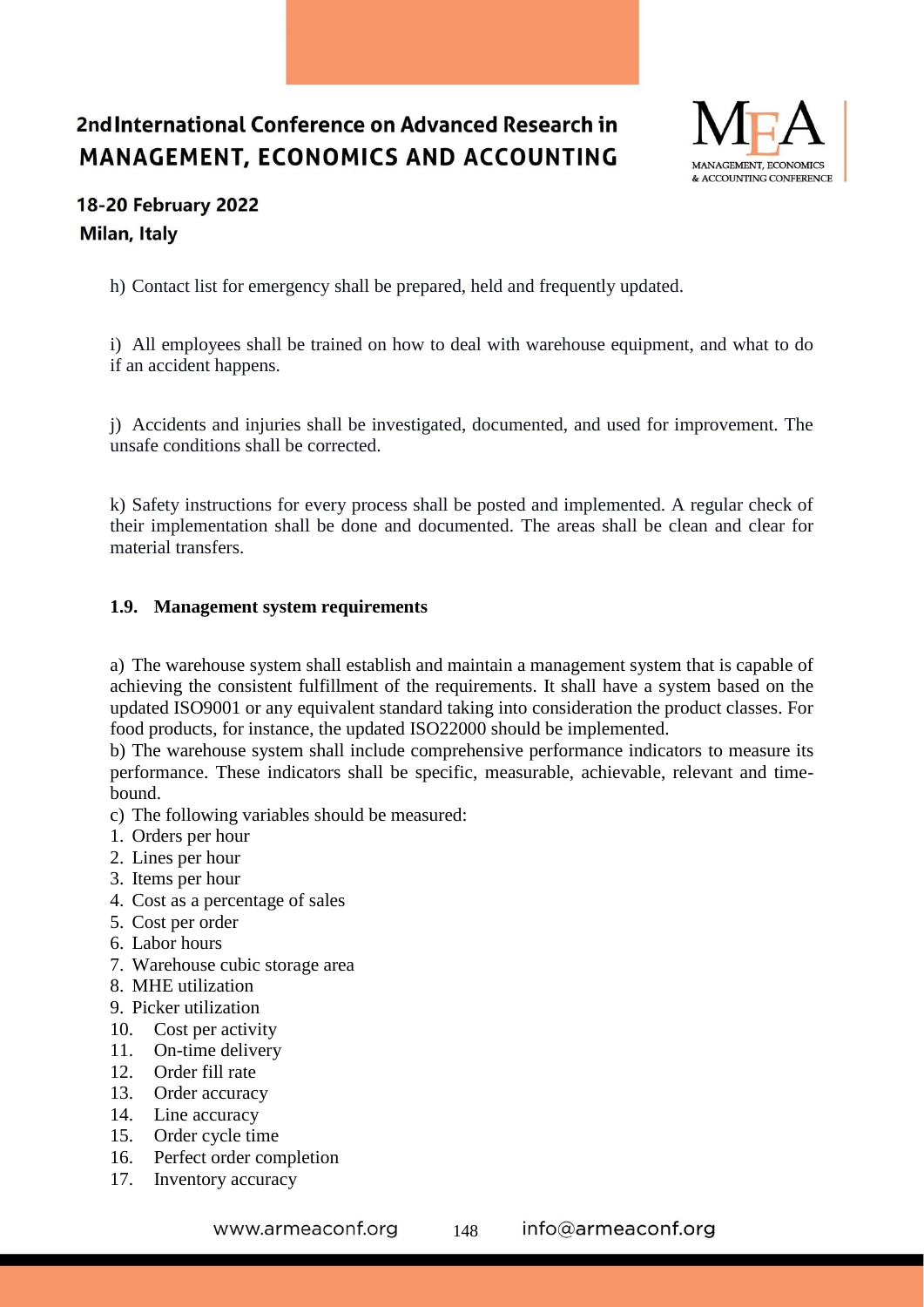

### 18-20 February 2022

Milan, Italy

- 18. Damaged inventory
- 19. Days on hand
- 20. Storage utilization
- 21. Dock to stock time
- 22. Inventory visibility
- 23. On-time shipments
- 24. Internal order cycle time
- 25. Total order cycle time
- 26. Dock to stock cycle time<br>27. Order pick accuracy
- Order pick accuracy
- 28. Lines picked and shipped per hour
- 29. Supplier orders received damage free
- 30. Average warehouse capacity used
- 31. Lines received and put-away per hour
- 32. Back orders as a percentage of total orders
- 33. Perfect order index
- 34. Workforce turnover
- 35. Inventory days of supply
- 36. Productive hours to total hours
- 37. Dispatch errors
- 38. Shrinkage/loss
- 39. Data entry error
- 40. Miss-placed product in the warehouse

d) The performance indicators shall be used to manage and control the warehouse, and they shall be used as input for continuous improvement.

#### **1.10. Human Resources System**

a) The organization shall have a system for training its staff to continuously develop their skills and abilities. The training gap shall be identified and shall be closed. Training plans shall be updated whenever necessary. New employees shall be trained to be able to do the tasks assigned to them. Records of the training for the employees shall be kept. Staff shall be trained regularly. Staff shall be encouraged to improve their skills and abilities.

b) The organization shall have a system for hiring and evaluating its staff. Clear and fair criteria shall be designed for this purpose. Requested human resources for running the warehouse activities shall be identified and frequently reviewed.

c) Personal safety shall be clear to all employees. Personal safety equipment shall be adequate for the tasks required.

d) There shall be enough employees to carry required tasks. Resource planning for daily and weekly tasks shall be prepared and implemented. Tasks shall be tested from an ergonomic